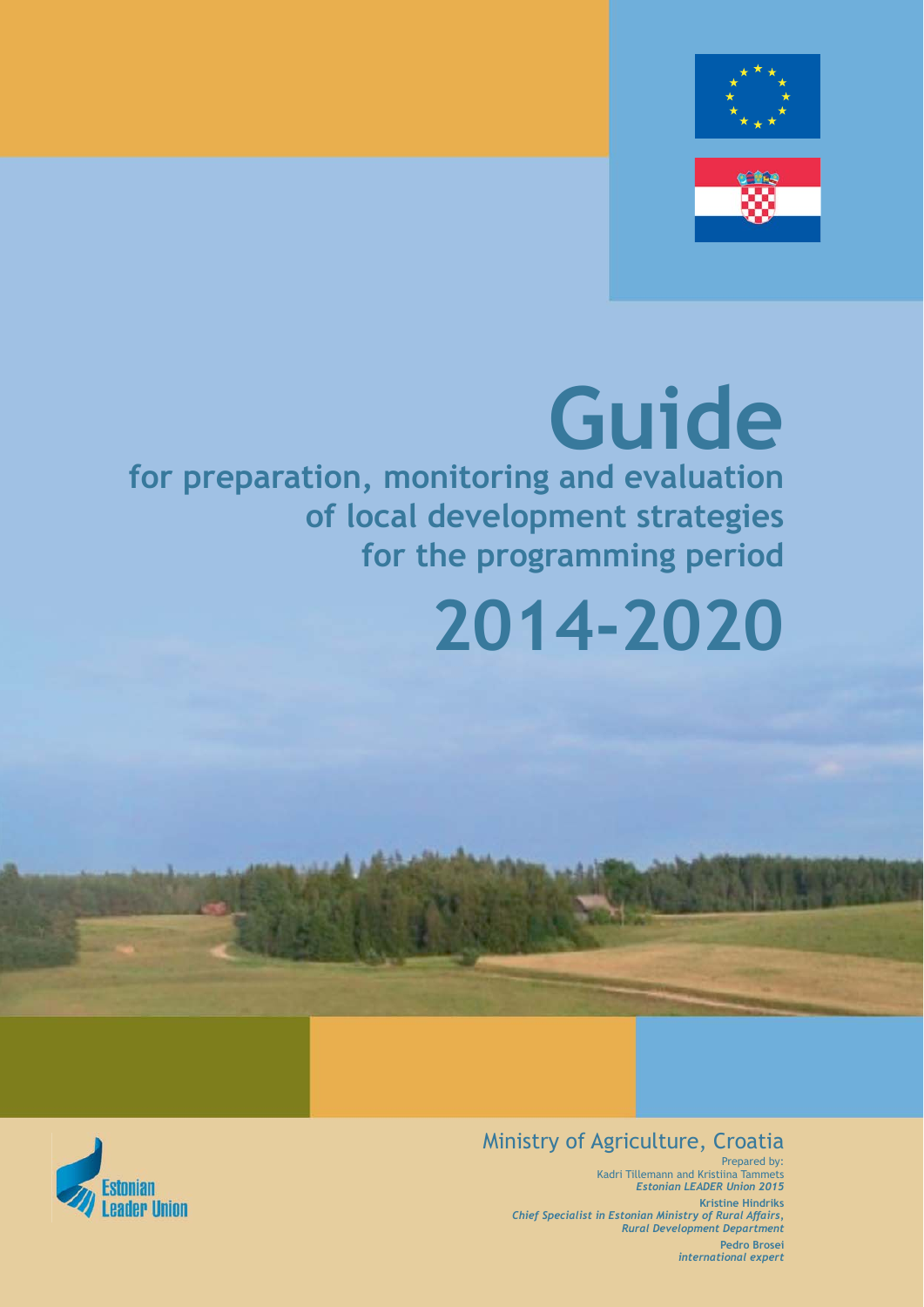# **TABLE OF CONTENTS**

| 4.1 THE REQUIREMENTS FOR THE LAG SET BY THE EUROPEAN COMMISSION9                                                                     |  |
|--------------------------------------------------------------------------------------------------------------------------------------|--|
|                                                                                                                                      |  |
|                                                                                                                                      |  |
| 5.2 ANALYSIS OF THE DEVELOPMENT NEEDS OF THE AREA, SWOT ANALYSIS14<br>5.3 LDSOBJECTIVES, INTEGRATED AND INNOVATIVE CHARACTERISTICS15 |  |
| 5.3.2 Description of activities and types of operations17                                                                            |  |
| 5.3.5 Compliance with higher-level strategic documents,                                                                              |  |
|                                                                                                                                      |  |
|                                                                                                                                      |  |
|                                                                                                                                      |  |
| 6. DELIVERY PROCESS OF CLLD/LEADER, CONCLUSIVE RECOMMENDATIONS33                                                                     |  |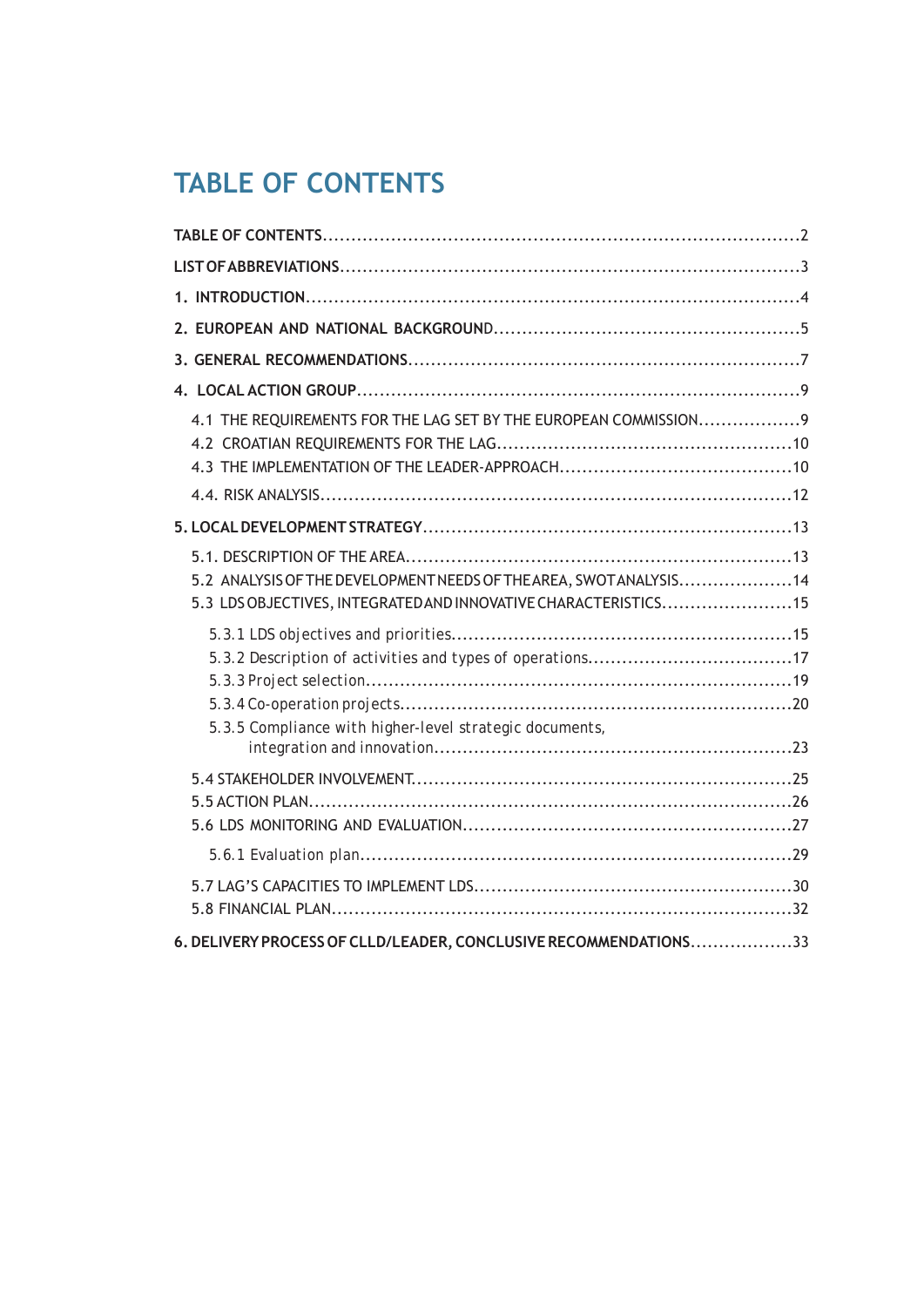# **LIST OF ABBREVIATIONS**

| <b>CLLD</b>      | Community-Led Local Development             |
|------------------|---------------------------------------------|
| <b>CMEF</b>      | Common Monitoring and Evaluation            |
|                  | Framework                                   |
| <b>CPR</b>       | <b>Common Provision Regulation</b>          |
| <b>EC</b>        | <b>European Commission</b>                  |
| <b>EAFRD</b>     | European Agricultural Fund for Rural        |
|                  | Development                                 |
| <b>EFF</b>       | European Fisheries Fund                     |
| <b>ESF</b>       | European Social Fund                        |
| <b>ESI Funds</b> | European Structural and Investment Funds    |
|                  | (EAFRD, EMFF, ERDF, ESF and Cohesion Fund)  |
| <b>EU</b>        | <b>European Union</b>                       |
| <b>IPARD</b>     | Instrument for Pre-Accession Assistance for |
|                  | Rural Development                           |
| LAG              | <b>Local Action Group</b>                   |
| LDS              | <b>Local Development Strategy</b>           |
| <b>LEADER</b>    | Liaisons entre Actions de Développement de  |
|                  | l'Economie Rurale                           |
| MА               | Managing Authority                          |
| <b>RDP</b>       | Rural Development Programme                 |
| PА               | Paying Agency                               |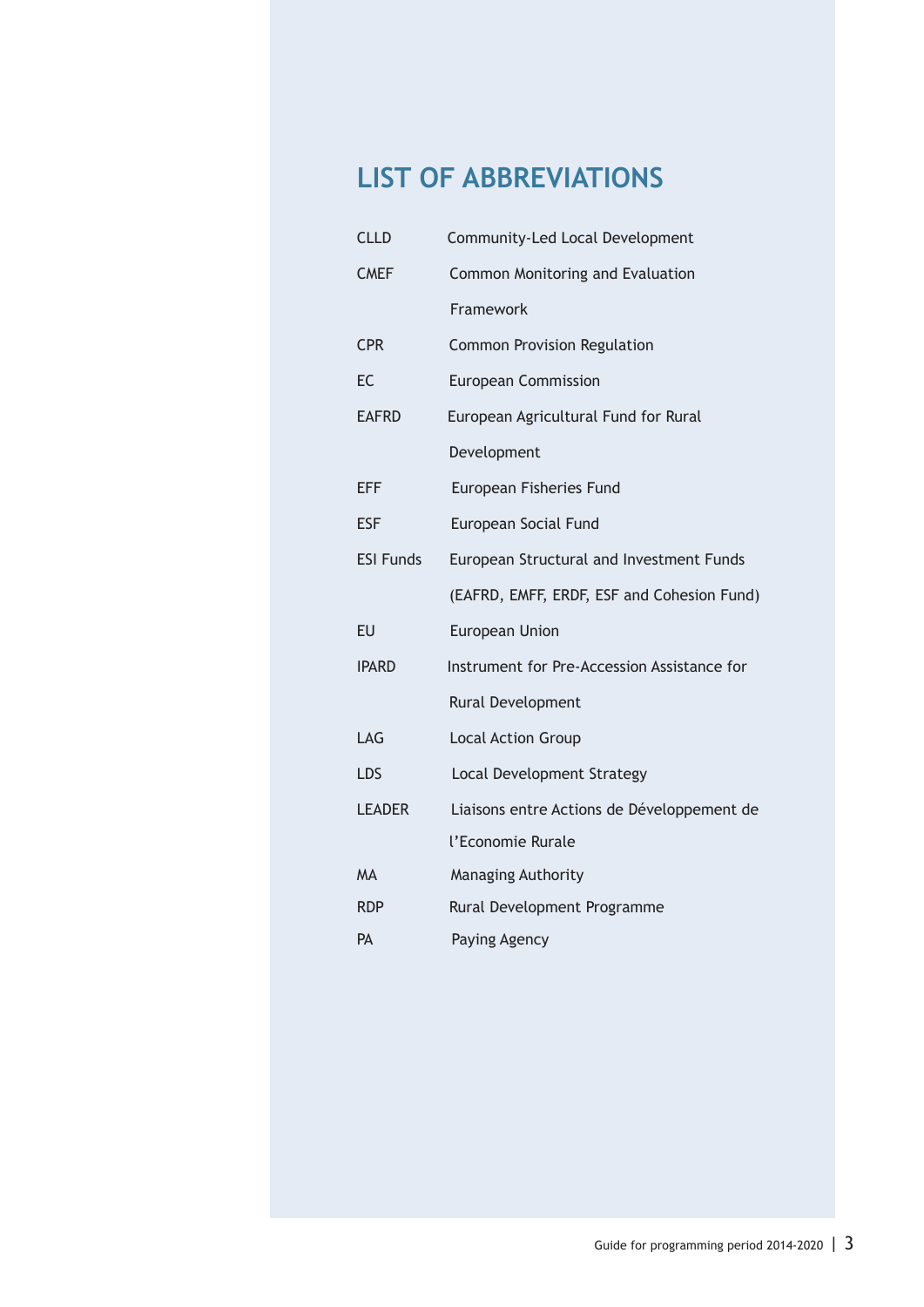# **1. INTRODUCTION**

The objective of this guide document is to give LAGs in Croatia practical tools and suggestions for preparing CLLD/LEADER strategies for the programming period 2014-2020. The guide helps to develop focused and high quality local development strategies (LDS) that have a clear results orientation and which are responsive to changing internal and external conditions and interventions and takes into consideration lessons learnt in Croatia and other EU Member States during the previous EU rural development policy implementation period.

It includes the most relevant information from the EU legislation and national policy documents to follow during the preparation of the local strategies as well as practical guidelines how to adapt these requirements with local conditions. The guide is aimed at a target audience of local actors and practitioners and local action group coordinative staff and chairs. However, it should also be useful for managing authorities (MAs) and other stakeholders involved in implementation of CLLD/LEADER as well.

The guide is prepared by Estonian Leader Union contracted by Croatian Ministry of Agriculture. For the preparation of the Guide document Estonian Leader Union formed an expert panel out of Estonian and international experts. This document has been prepared by rural development experts Kristiina Timmo (manager of LAG Tartu Rural Development Association) and Kadri Tillemann (Vice-Chair of the Board or the LAG Western Harju Partnership, project manager for the 2014-2020 LDS & consultant of the Vesterra Ltd). The team of consultants also includes Kristine Hindriks (Chief Specialist in Estonian Ministry of Agriculture in Rural Development Department) and Pedro Brosei (EU expert, his career includes posts in EC DG AGRI and individual LEADER-related consultancies).

The Guide uses Estonian existing good experience implementing LEADER since 2006 and best practices and lessons learnt of LEADER in Europe. The Guide is in accordance to all relevant EU and Croatian national legislative and policy documents. It mainly bases on following documentation and analysis:

• Regulation (EU) No 1303/2013 of the European Parliament of the Council of 17 December 2013 laying down common provisions on the European Regional Development Fund, the European Social Fund, the Cohesion Fund, the European

Agricultural Fund for Rural Development and the European Maritime and Fisheries Fund and laying down general provisions on the European Regional Development Fund, the European Social Fund, the Cohesion Fund and the European Maritime and Fisheries Fund and repealing Council Regulation (EC) No 1083/2006;

- Regulation (EU) No 1305/2013 of the European Parliament and of the Council of 17 December 2013 on support for rural development by the European Agricultural Fund for Rural Development (EAFRD) and repealing Council Regulation (EC) No 1698/2005;
- European Commission Guidance on Community-Led Local Development for Local Actors;
- Croatian Rural Development Programme 2014- 2020;
- Court of Auditors' report on LEADER;
- Ordinance on the implementation of measure 202 within the IPARD programme issued by Croatian Ministry of Agriculture;
- Ordinance on the implementation sub measure 19.1. "Preparatory assistance" under the measure 19 "LEADER - CLLD" in Rural Development Programme of Croatia for the period 2014-2020";1
- Estonian LDS Guide;
- A manual for the implementation of LEADER approach in Croatia "Together for Sustainable Rural Development" (HMRR/ODRAZ);
- European Network's for Rural Development (ENRD) Focus Group 4 final report "Better Local Development Strategies" (June, 2012);
- Analysis of the inception visit and interviews with Croatian Ministry of Agriculture, Croatian Rural Development Network, local action groups (Gorski Kotar, Terra Liburna);
- Analysis of the local action groups' electronic questionnaire;
- Guidelines for cooperation projects by European Commission;
- Background information and explanations provided by the Croatian Ministry of Agriculture.

<sup>1</sup>http://narodne-novine.nn.hr/clanci/sluzbeni/2015\_04\_43\_880.html ttp://narodne-novine.nn.hr/clanci/sluzbeni/2015\_04\_43\_880.html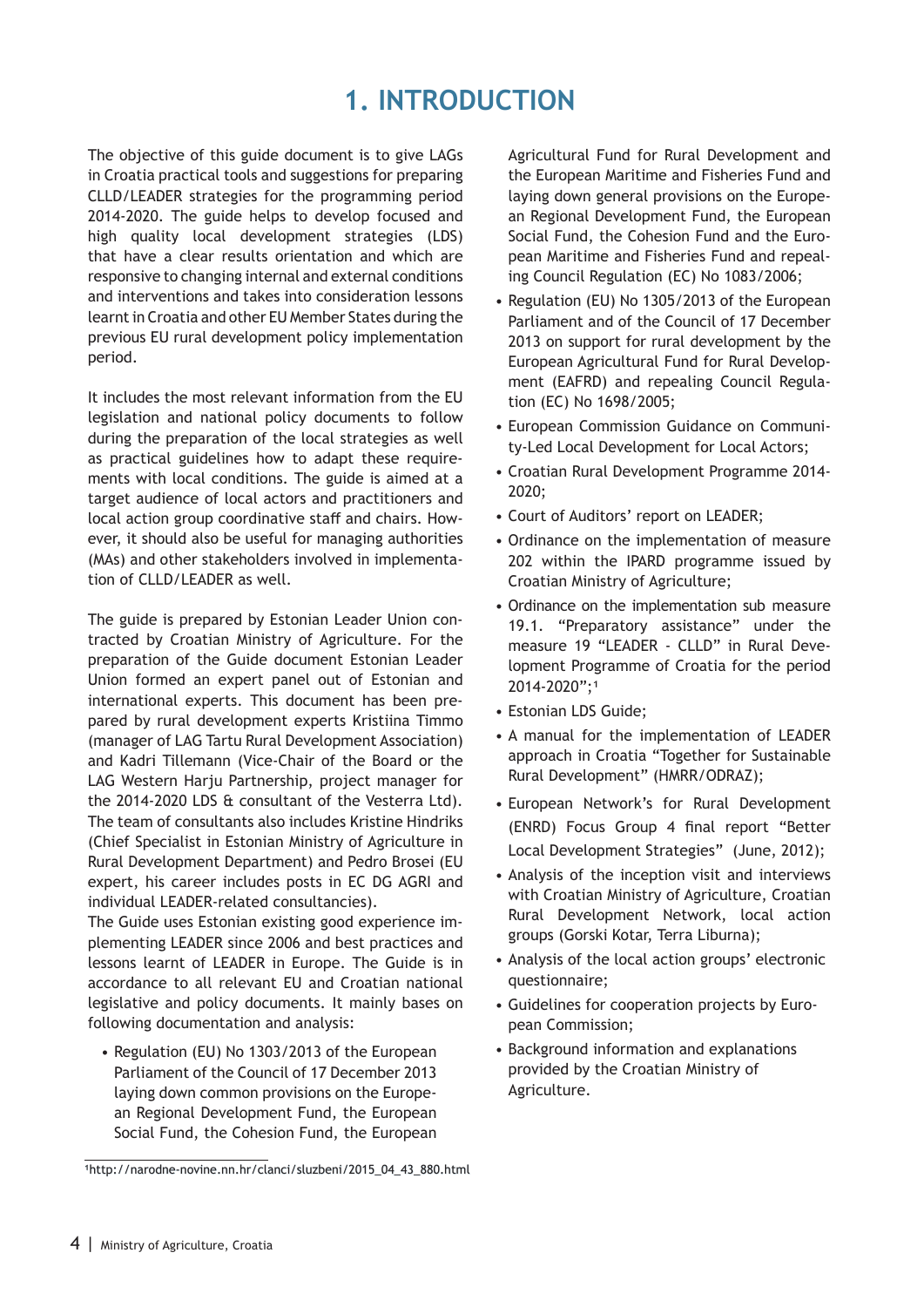# **2. EUROPEAN AND NATIONAL BACKGROUND**

As Croatia implements CLLD/LEADER through a mono-fund approach it is necessary to reflect the cohesion with upper level rural development policy documents within the LDS. In current case it means that the LDS should involve a description how local objectives are interlinked with national ones and supported by types of operations are in accordance with EU focus areas and RDP objectives.

The achievement of the objectives of rural development, which contribute into the Europe 2020 strategy<sup>2</sup> for smart, sustainable and inclusive growth, shall be pursued through the six Union priorities for rural development. Following the Croatian national RDP the LDS should contribute to one or several EAFRD focus areas. These focus areas are pre-defined in Regulation (EU) No 1305/2013 of the European Parliament and of the Council of 17 December 2013 on support for rural development by the European Agricultural Fund for Rural Development (EAFRD) and repealing Council Regulation (EC) No 1698/2005.3 According to the Croatian RDP for the period of 2014-2020 the implementation of the LEADER will contribute to the achievement of all six Union priorities for the period 2014-2020. The LEADER approach most directly contributes to Focus Area 6B – local development in rural areas.

For the LDS preparation it is important to bear in mind that it is decided on the national level that types of operations to be supported during the LDS implementation should be in accordance with the focus areas 2A, 2B, 2C+, 3A, 4A, 4B, 4C, 5C, 5D, 6A and 6B (focus area 1 "fostering knowledge transfer and **innovation** in agriculture, forestry and rural areas" should be taken into accordance as an horizontal issue, see Chapter 5.8) as follows:

**FOCUS AREA 2.** Enhancing farm viability and competitiveness of all types of agriculture in all regions and promoting innovative farm technologies and the sustainable management of forests, with a focus on the following areas:

**2A** - improving the economic performance of all farms and facilitating farm restructuring and modernization, notably with a view to increasing market participation and orientation as well as agricultural diversification;

**2B** – facilitating the entry of adequately skilled farmers into the agricultural sector and, in particular, generational renewal;

2C<sup>+4</sup> - improve the sustainability and competitiveness of forest enterprises and promote Sustainable Forest management.

**FOCUS AREA 3.** Promoting food chain organization, including processing and marketing of agricultural products, animal welfare and risk management in agriculture, with a focus on the following areas:

**3A** improving competitiveness of primary producers by better integrating them into the agri-food chain through quality schemes, adding value to agricultural products, promotion in local markets and short supply circuits, producer groups and organizations and inter-branch organizations;

**FOCUS AREA 4.** Restoring, preserving and enhancing ecosystems related to agriculture and forestry, with a focus on the following areas:

**4A** restoring, preserving and enhancing biodiversity, including in Natura 2000 areas, and in areas facing natural or other specific constraints, and high nature value farming, as well as the state of European landscapes;

**4B** improving water management, including fertilizer and pesticide management;

**4C** preventing soil erosion and improving soil management.

**FOCUS AREA 5.** Promoting resource efficiency and supporting the shift towards a low carbon and climate resilient economy in agriculture, food and forestry sectors, with a focus on the following areas:

**5C** facilitating the supply and use of renewable sources of energy, of by-products, wastes and residues and of other non food raw material, for the purposes of the bioeconomy;

**5D** reducing green house gas and ammonia emissions from agriculture.

**FOCUS AREA 6.** promoting social inclusion, poverty reduction and economic development in rural areas, with a focus on the following areas:

**6A** facilitating diversification, creation and development of small enterprises, as well as job creation;

**6B** fostering local development in rural areas.

<sup>2</sup>http://eur-lex.europa.eu/LexUriServ/LexUriServ.do?uri=COM:2010:2020:FIN:EN:PDF ttp://eur-lex.europa.eu/LexUriServ/LexUriServ.do?uri=COM:2010:2020:FIN:EN:PDF 3http://eur-lex.europa.eu/LexUriServ/LexUriServ.do?uri=OJ:L:2013:347:0487:0548:EN:PDF ⁴Additional national focus area in accordance with Article 5 conclusive remarks dditional national focus area in accordance with Article 5 conclusive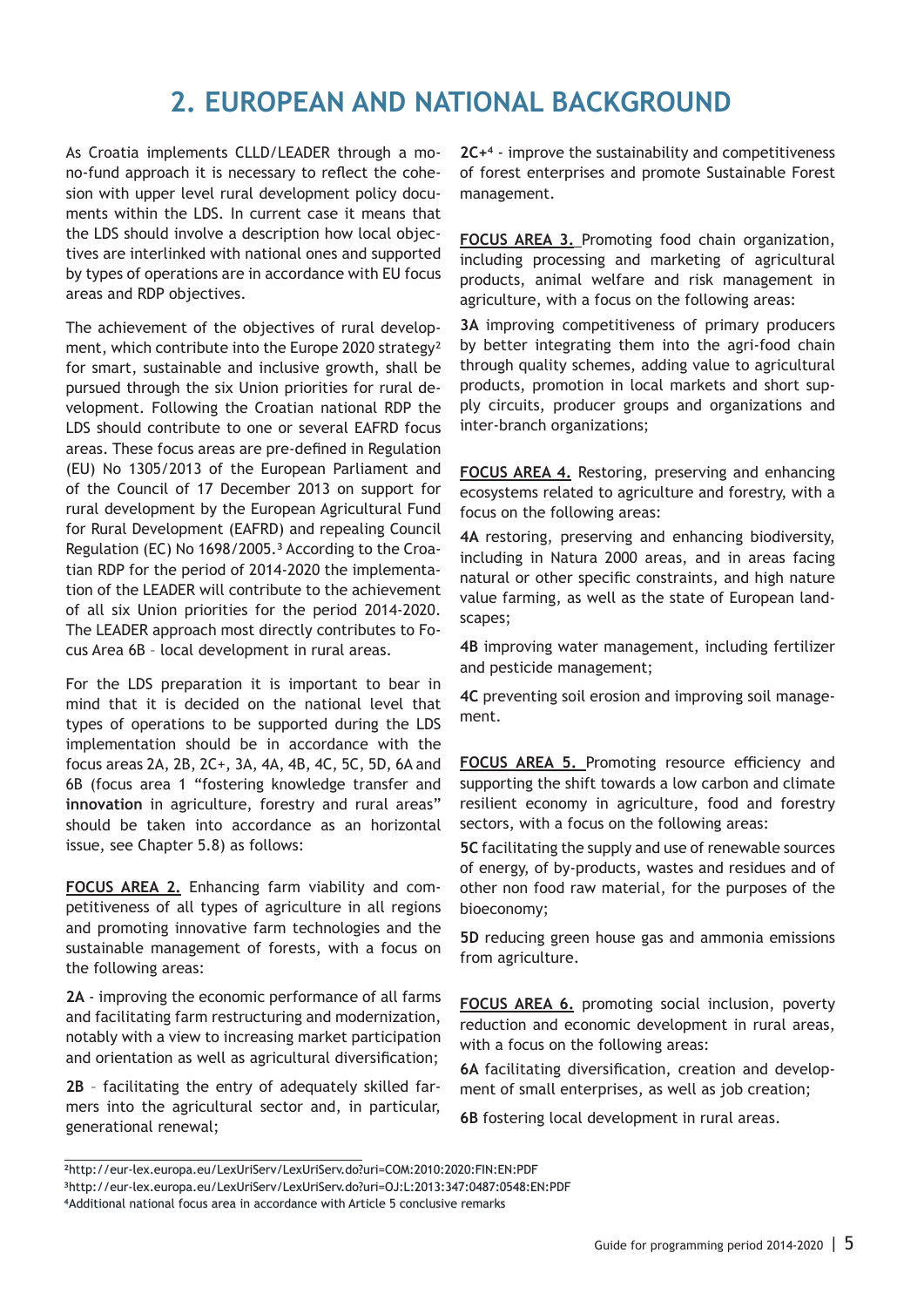In addition to the focus areas this Regulation also lists a set of measures with the implementation suggestions and regulations to form a basis of the rural development support within the Articles 13-44.

Information within those articles together with support rates in the Annex 2 of the Regulation is very useful for the LAG to describe the LDS implementation process as well to plan perspective finances to use for the RDP sub-measure 19.2.

It is important that the LDS implementation would contribute into the achievement of the Croatian RDP's objectives. The Croatian RDP for the period of 2014- 2020 sets following general objectives for the LEADER approach in Croatia (as a result of the national-level SWOT analysis):

- support rural development by means of local initiatives and partnerships;
- improve and promote rural development policy;
- raise awareness on the bottom up approach and the importance of defining a local development strategy;
- increase education and information level of rural population;
- improve rural living and working conditions, including welfare;
- create new, sustainable income earning opportunities;
- maintain and create new jobs;
- diversification of economic activities.

These general objectives are supplemented with following specific and operational objectives:

#### **(1) specific objectives:**

- encourage and develop rural population activities so that they act jointly by means of cooperation projects;
- develop integrated local development strategies and prepare their implementation;
- promote local initiatives and partnership through involvement of local communities as well as
- representatives of business and local government;
- transfer of achievements, experiences and expertise, and availability of information and conclusions.
- **(2) operational objectives are as follows:**
- strengthening capacities among rural population and partnerships;
- development, organization and management of LAGs;
- preparation and implementation of LDSs;
- cooperation among areas and groups.

In addition to the need to guarantee the coherence with EU focus areas and RDP objectives LAG has to ensure that LDS preparation and implementation is compatible with EU State Aid rules following the prescribed obligatory elements from Chapter 13 of the RDP. For the operations which fall outside the scope of Article 42 of the Treaty, compatibility with Union State Aid rules must be ensured over the entire duration of the programme.

Aid for the implementation of operations under CLLD which fall outside the scope of Article 42 of the Treaty (non-Annex I product) state aid rules apply. For the individual operations which fall outside the scope of Article 42 of the Treaty, cannot be exempted under the block exemption regulations stated in Chapter 13 of the RDP and do not fulfil the conditions laid down in the Regulation (EU) No 1407/2013, authorization by the Commission following a formal State aid notification in accordance with the EU Guidelines for State aid in agriculture and forestry sectors and in rural areas 2014 to 2020 has to be obtained. In case the aid is granted to LEADER local action groups engaged in an economic activity (offering goods and/or services on the market) state aid rules applies.

For the LDS preparation abovementioned objectives set the general framework – it is still important that the strategy will follow the bottom-up approach and every LAG identifies their own objectives based on **the SWOT-analysis and local characteristics.**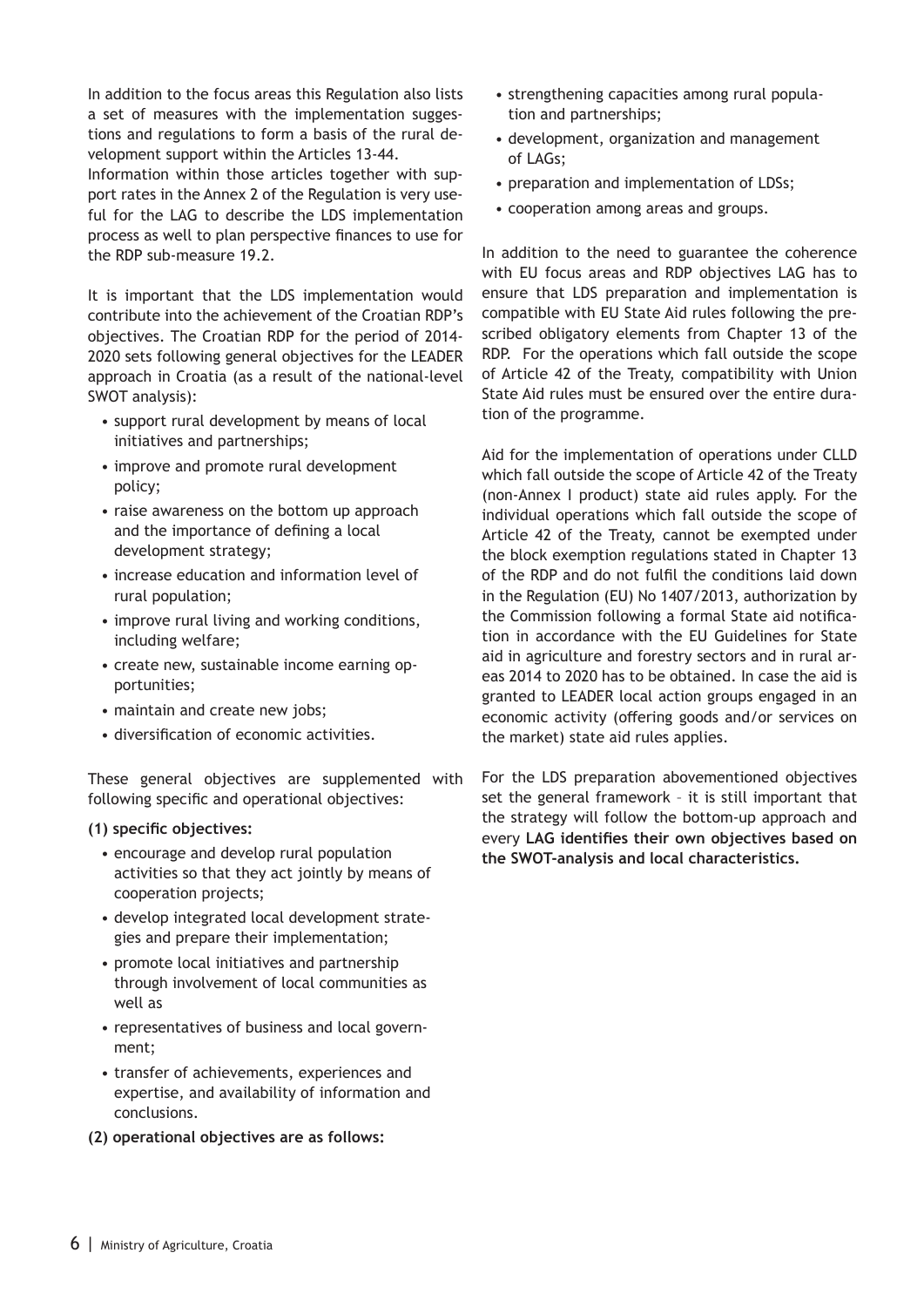# **3. GENERAL RECOMMENDATIONS**

The LEADER-approach has been implemented in EU Member States since 1991. It has been in continuous evolvement and during this period a lot has been learned. One output to reflect these lessons was the European Court of Auditors (ECA) report "Implementation of the LEADER approach for rural development" in 2010.<sup>5</sup> Although the main conclusions of the report were taken into account while drafting a new legislative base for 2014-2020 LEADER implementation, it is still useful to take these suggestions into account during the LDS drafting. The ECA stated that during the 2000-2006 programming period LAGs did not have a strong focus on achieving local (area-based) strategy objectives. It is therefore strongly suggested and expected LAGs should define and implement a development strategy on the basis of their area's own particular situation, strengths and weaknesses. To achieve the full potential of a LDS, LAGs should translate their specific needs and opportunities into local objectives and implement their strategies with a focus on achieving those objectives.

As a result of the ECA report the EC clearly acknowledged that the success of the LDS depends on the value of individual accepted projects. LAGs are key actors in ensuring the quality of projects selected on the basis of objective criteria related to the overall aims of the strategy. This responsibility should be clearly communicated to relevant counterparts through the LDS preparation and implementation process. However there are number of challenges that European LAGs face while taking these responsibilities. In 2012, within the ENRD Focus Group "Better local development strategies", it was stated by the representatives of European LAGs that a lack of continuity between the programming periods can cause difficulties. Therefore LAG and staff continuity is vital in maintaining valuable organizational memory, avoiding lengthy capacity building requirements associated with new LAGs and avoiding a loss of energy, enthusiasm and momentum.

The length of the period to write the LDS was also considered a critical factor. Most of the LAGs who only had five months or less to develop the LDS experienced serious difficulties as regards the quality of this work. Moreover, recently established LAGs frequently need more time to design a LDS. The time required for data collection and effective community consultation varies considerably depending on the LAG type, experience, continuity, autonomy or situation. Pre-emptive

LDS groundwork effectively extends the formal period allowed for strategy development. Allowing sufficient time for LDS to be adequately developed, shaped and prioritized is essential and suggests that both a mechanism for financial support will be vital over the transitional period. All LAGs should be **proactive**, **creative and opportunistic** in anticipating what is needed, resourcing LDS development and starting this work.

In Croatia, the timeline for the preparation of the LDS is approximately six months (Measure 19.1 implementation period), our recommendation is to foresee **at**  least 3 months for starting up and reaching the first version of strategic choices (SWOT, vision, objectives and the draft of action plan). Another time consuming step is the disclosure procedure in order to enable local stakeholders to propose their final amendments for the strategy. After the disclosure seminar final amendments will be collected by a certain deadline in written form via homepage or e-mails. After that the LAG reviews all received comments and amendments and makes final decisions what to change, add or remove in the final version of the strategy. For the **disclosure it is necessary to leave at least 1 month.** It helps to avoid later possible misunderstandings and makes again the strategy open to all stakeholders. An example of the LDS preparation period elements are described in Diagram 1 below.

Knowledge and skills transfer within the programme, from LAG-to-LAG, generation-to-generation, MA-to-LAG, LAG-to-MA or MA-to-MA, does appear important and effective in strengthening the transfer of good practice and defining effective methods. Encouragement **mentoring** and **networking** is therefore a high priority.

⁵http://www.eca.europa.eu/Lists/ECADocuments/SR10\_05/SR10\_05\_EN.PDF ttp://www.eca.europa.eu/Lists/ECADocuments/SR10\_05/SR10\_05\_EN.PDF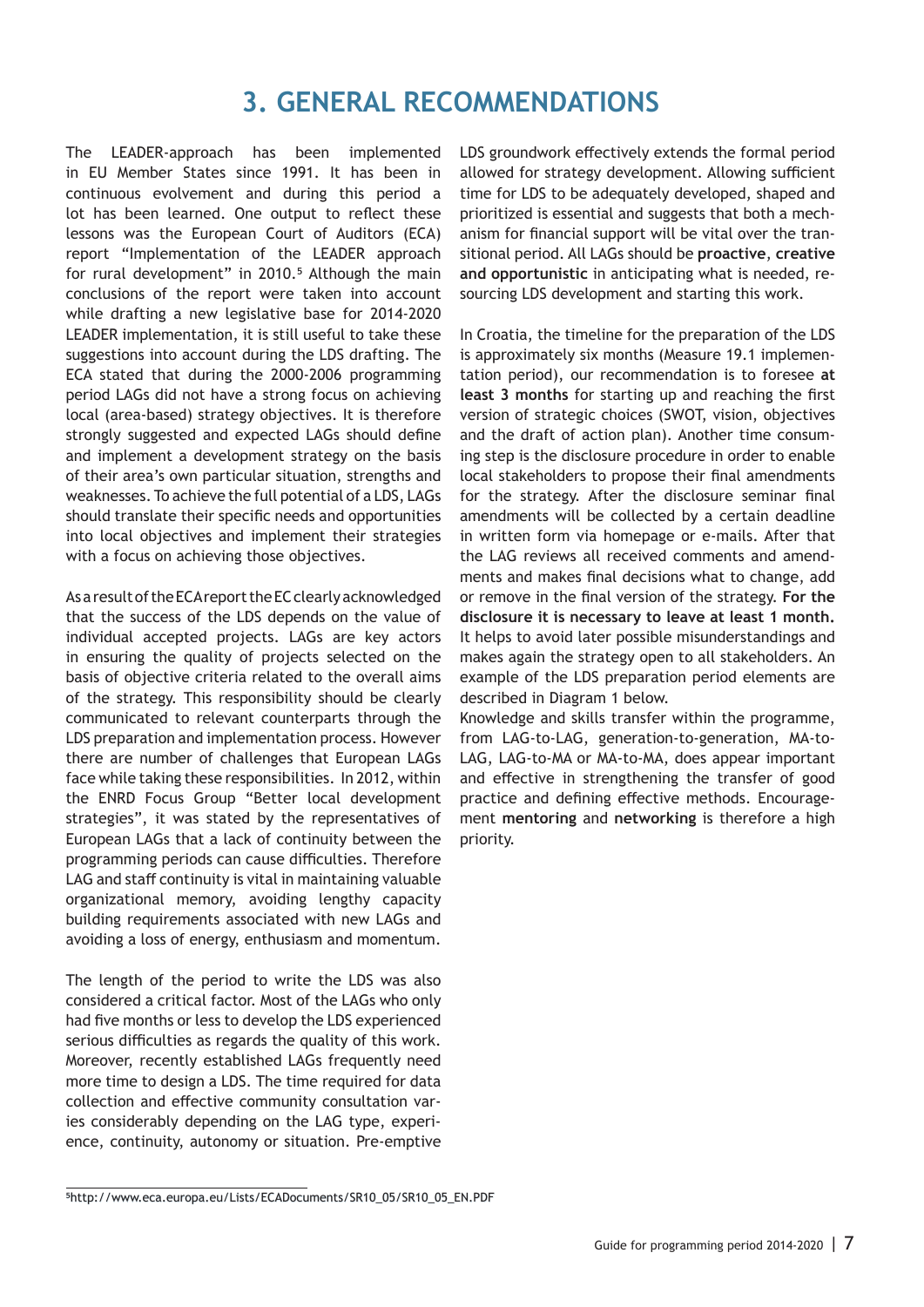

*Diagram 1. Example of the process to draw up the strategy*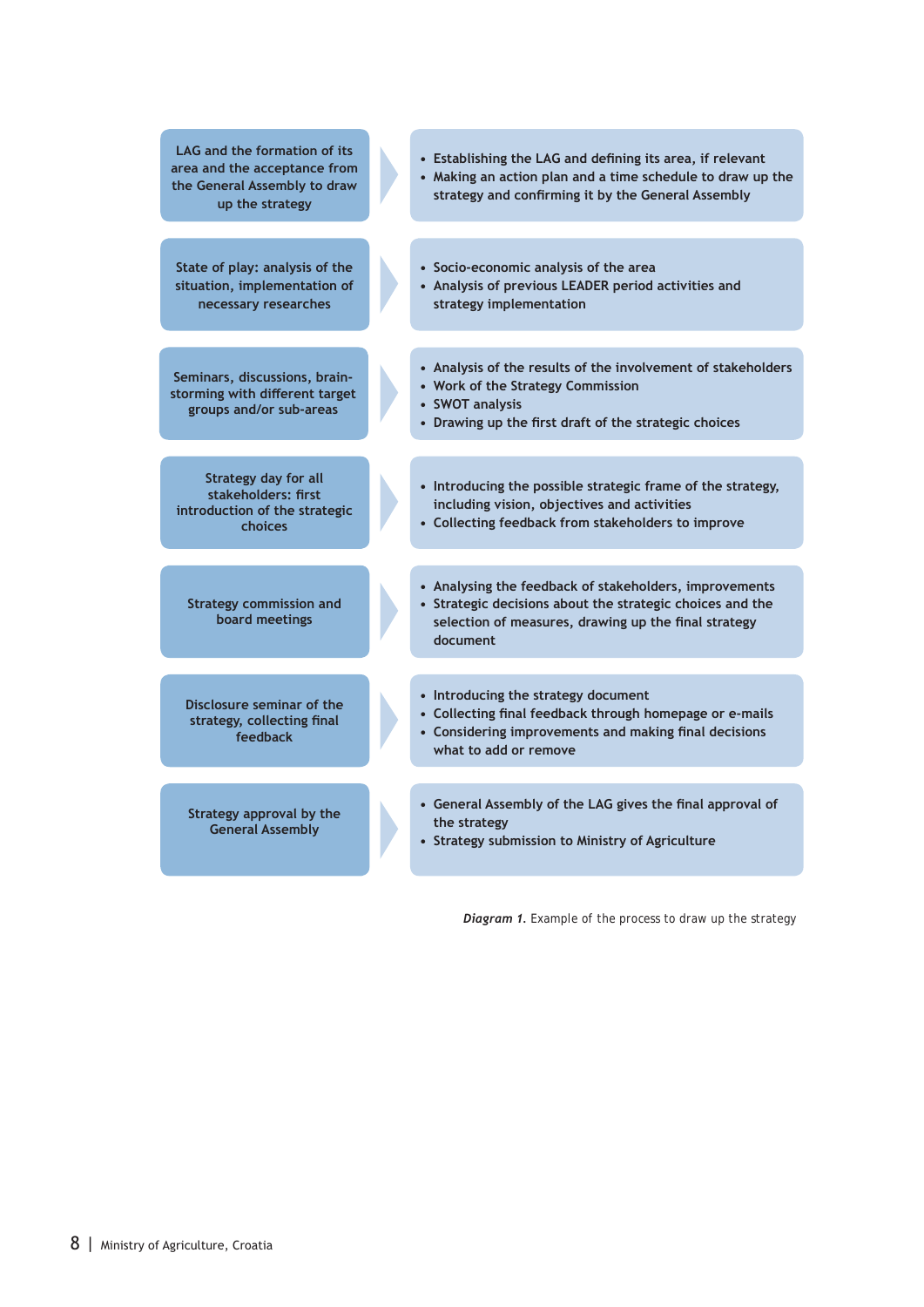# **4. LOCAL ACTION GROUP**

## **4.1 The requirements for the LAG set by the European Commission**

A local action group (hereinafter: LAG) is a partnership between the representatives of public, economic and civil sector of a rural area established with the purpose of drafting and implementing local development strategies of the region and whose members can be natural or legal persons.

According to the Regulation (EU) No 1303/2013 of the European Parliament and of the Council (article

32) community-led local development shall be implemented through local development strategies which will in the case of LEADER be approved for support under the RDP by the respective of Ministry of Agriculture. The LDS is designed by LAGs whose aim according to its' statute is rural development and who meet all requirements to set up as a LAG.

#### **Under Regulation (EU) No 1303/2013 of the European Parliament and of the Council article 34(3), the tasks of local action groups shall include the following:**

a) building the capacity of local actors to develop and implement operations including fostering their project management capabilities;

b) drawing up a non-discriminatory and transparent selection procedure and objective criteria for the selection of operations, which avoid conflicts of interest, and ensure that at least 50% of the votes in selection decisions are cast by partners which are not public authorities, and allow selection by written procedure;

c) ensuring coherence with the CLLD strategy when selecting operations, by prioritising those operations according to their contribution to meeting that strategy's objectives and targets;

d) preparing and publishing calls for proposals or establishing an ongoing project submission procedure, including defining selection criteria;

e) receiving and assessing applications for support;

f) selecting operations and fixing the amount of support and, where relevant, presenting the proposals to the body responsible for final verification of eligibility;

(g) monitoring the implementation of the community-led local development strategy and the operations supported and carrying out specific evaluation activities linked to that strategy.

LAGs need to follow the rule, which states that, "at the decision making level, neither the public sector, as defined in accordance with national rules, nor any single interest group shall represent more than 49% of the voting rights" (Article 32(2)(b) CPR). The 49% rule has been a fundamental principle of the LEAD-ER approach for some time and is meant to ensure that the partnerships are what they claim to be – real

partnerships, where every member has a chance to influence decisions, rather than appendices of existing structures and organizations.

Requirements for LAGs, including rules of statute, membership, management, time of existence and area will be pointed out by the Ministry of Agriculture with its ordinance.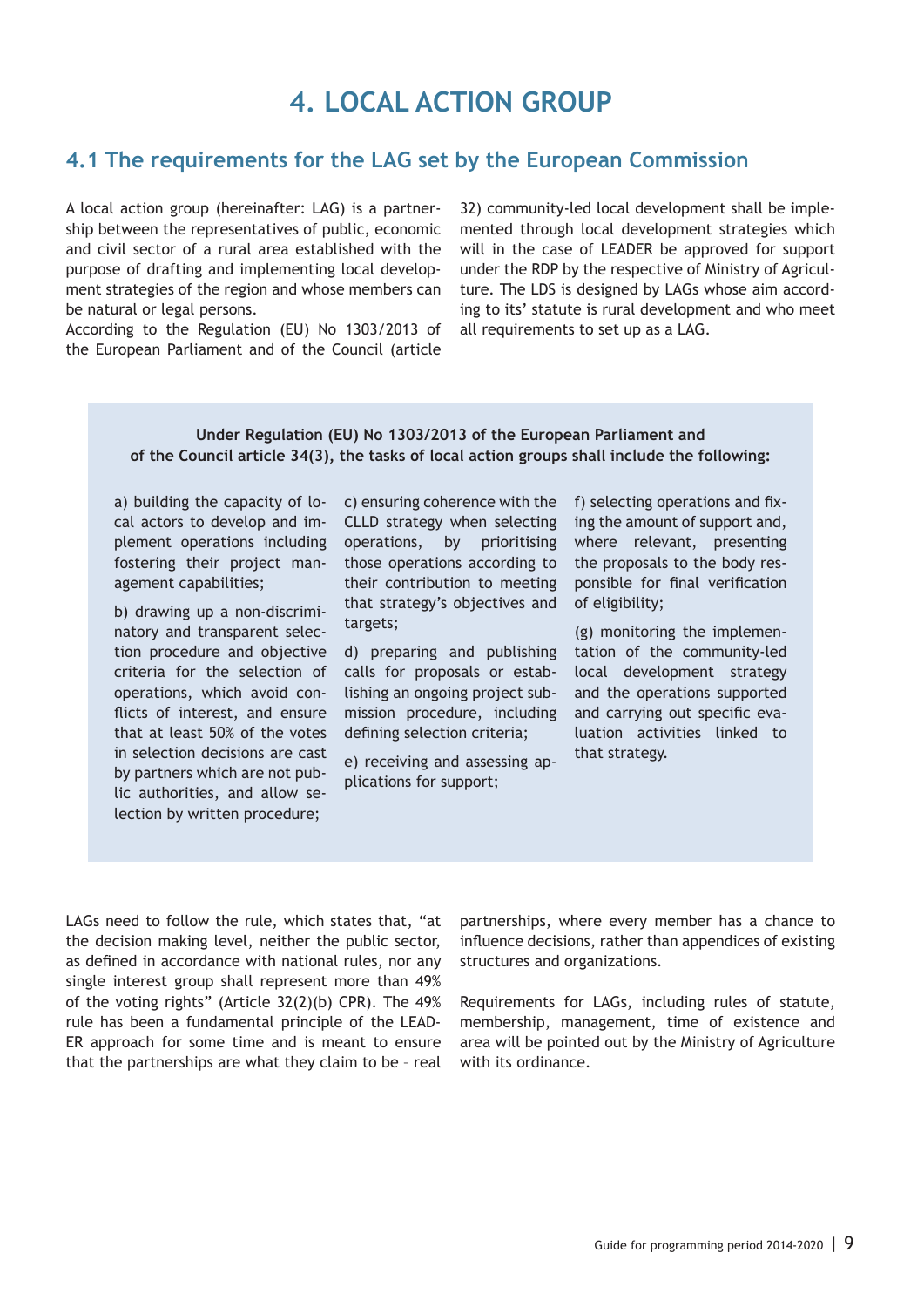# **4.2 Croatian requirements for the LAG<sup>6</sup>**

Croatian legislation requirements for local action groups (statute, membership, area, decision making process etc.) are the following:

- A LAG must be registered as an association in accordance with the Law on Associations;
- a LAG must include the rural area of more than 10,000 and less than 150,000 inhabitants;
- a LAG must include a clearly defined and continuous geographical area and inhabitants of one or more settlements within at least five units of local government;
- the settlements, i.e. a local government must be directly linked to each other either by land, sea or water;
- one village should belong exclusively to one LAG;
- the administrative (executive) body of the LAG must include: representatives of the local economy (companies, cooperatives, artisans, farms) and the civil society (such as citizens, NGOs, foundations) with a representation of at least 50%; representatives of the executive or administrative bodies of local self-government with a representation of at least 20%; women with a representation of at least 30% representation;
- members of the management structure of the LAG must have a permanent residence or be registered or have a branch within the area covered;
- any of the sectors (public, economic or civil sector) may not own more than 49% of voting rights, in accordance with Article 32 of Regulation (EU) no. 1303/2013 (Common Provisions Regulation – CPR);
- a LAG, when applying for support, must be able to meet the financial obligations to the state budget of the Republic of Croatia.

The local action group draws up the strategy, which is coherent with the Leader principles, the NRDP, the six priorities for rural development of the EAFRD regulation, as well as other general rules of this regulation.

# **4.3 The implementation of the LEADER-approach**

The importance of the LEADER approach in the context of a local development strategy has been recognized all over Europe, and there are many examples under the LEADER approach that show how local development strategies can be developed with LEADER funding and how they may continue to have a positive impact into the next programming period.

LEADER has always regarded local people as the main asset of rural areas. The distinctive characteristic of LEADER projects was the reliance placed on the people who live in rural areas, and on their ability to discover what was best suited to their environment, culture, working traditions and skills. *Diagram 2. Key elements of LEADER approach*



<sup>&</sup>lt;sup>6</sup>To be corrected if the official English translation of the Ordinance on the IMPLEMENTATION sub measure 19.1. "Preparatory assistance" under the measure 19 "LEADER - CLLD" PROGRAMME RURAL DEVELOPMENT OF CROATIAN FOR THE PERIOD 2014th-2020" is going to be available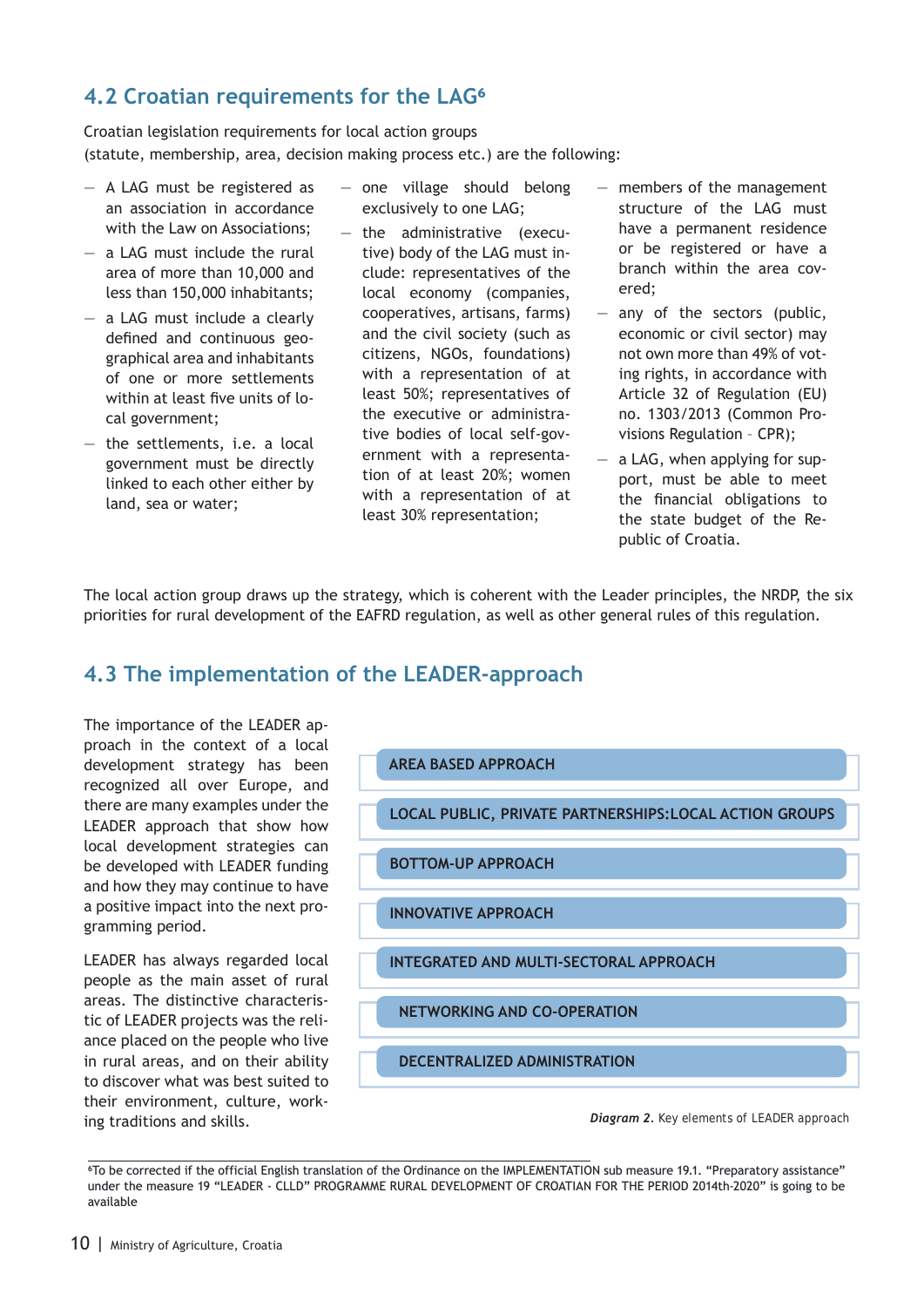## **THE SEVEN KEY FEATURES OF LEADER**



*Figure 1. Explanation of the Leader approach*

#### **LAGs starting to draft LDS should take into account that the high quality strategy includes following:**

- Starting early and good planning;
- Good research and area-needs analysis, e.g. in preparing the SWOT;
- Well-designed, defined and measurable objectives contributing to realistic goals with an evident overall "strategy".
- Effective community engagement including the use of participative approaches in LDS development (leading to strategy ownership and realism):
- The involvement of the local community, consultation and the "bottom-up" approach;
- The capacity of local leaders, in particular their previous experience of LEADER and building on the LAG experience and continuity;
- Co-operation, collaboration, partnership with other agencies and good support;
- Including public and private funding;
- Employing LEADER principles within projects.
- An effective and regular review process for LDS performance and relevance;
- Monitoring and evaluation using well defined indicators linked to the LDS objectives;
- Continual cross-reference and review with the LDS, "relating projects back".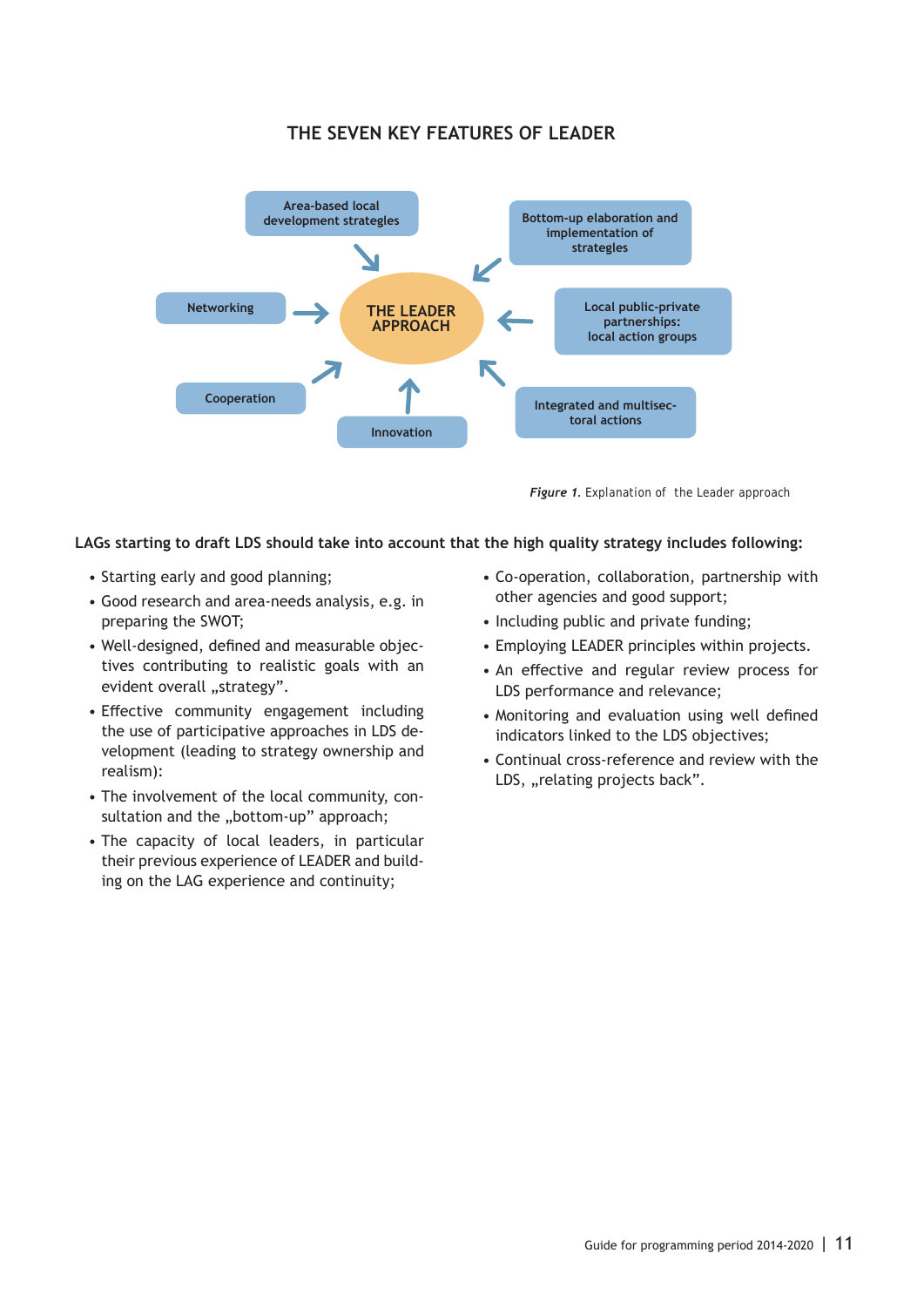## **4.4. Risk analysis**

The LAG's capability and methods to evaluate risks and to prevent or mitigate their negative impact should be reflected within the LDS. There can be external risks related to political, economical, social environment and internal risks as human resources, administrative burden, limited budget etc. LAGs should consider risks that can influence the implementation of LDS and foresee preventive activities to soften or avoid risks or adjustments.

In order to analyze the potential external risk it is suggested to use the PEST approach to classify different types of risks: Political, Economical, Socio-Cultural

and Technological. For internal risks the factors directly related with the LAG itself should be analyzed. If the potential external and internal risks are identified their realization potential should be evaluated (low, moderate or high) and their potential impact (weak, moderate, strong or very strong/terminative) should be assessed.

One possible approach to include risk analysis in the LDS is by using the following table format (table includes examples of the potential risks, the list of risks into the LDS should be in accordance with local conditions):

| <b>RISK ANALYSIS</b>                                                                              |                                 |        |                                                                                                                                 |                                                                                 |  |
|---------------------------------------------------------------------------------------------------|---------------------------------|--------|---------------------------------------------------------------------------------------------------------------------------------|---------------------------------------------------------------------------------|--|
| <b>Description</b>                                                                                | <b>Realization</b><br>potential | Impact | <b>Preventive activities</b>                                                                                                    | Mitigative/corrective<br>activities                                             |  |
| <b>POLITICAL FACTORS</b>                                                                          |                                 |        |                                                                                                                                 |                                                                                 |  |
| 1. Changes in<br>legislation<br>2.<br>$\ddotsc$                                                   | Medium                          | Strong | Ongoing co-operation with MA<br>and PA to be informed about the<br>potential changes                                            | Strategy revision                                                               |  |
| <b>ECONOMIC FACTORS</b>                                                                           |                                 |        |                                                                                                                                 |                                                                                 |  |
| 1. General economic<br>recession in<br>certain sector<br>$\mathcal{P}_{\cdot}$<br>$\ddotsc$       | Medium                          | Medium | Early consideration of different<br>development scenarios, flexibility                                                          | Strategy adaption,<br>ie correction of the<br>co-financing rate                 |  |
| <b>SOCIAL FACTORS</b>                                                                             |                                 |        |                                                                                                                                 |                                                                                 |  |
| 1. Increase in<br>development<br>differences within<br>the LAG area<br>2.                         | Medium                          | Medium | Special attention to be paid to<br>remote and passive areas                                                                     | Effective information<br>delivery, stakeholder<br>participation                 |  |
| <b>TECHNOLOGICAL FACTORS</b>                                                                      |                                 |        |                                                                                                                                 |                                                                                 |  |
| 1. Non-Operational<br>web-systems<br>(webpage, project<br>application environ-<br>ment etc)<br>2. | High                            | Medium | Finding a permanent and reliable<br>co-operation partner for technical<br>support services                                      | The continuous<br>development of effec-<br>tive and up-to-date<br>web-solutions |  |
| <b>ADMINISTRATIVE RISKS</b>                                                                       |                                 |        |                                                                                                                                 |                                                                                 |  |
| 1. Increased adminis-<br>trative burden of LAG<br>2.<br>$\ddotsc$                                 | Medium                          | High   | Continuous training of the staff,<br>close co-operation with PA & MA,<br>effective management tools and<br>methods (IT-systems) | Recruitment of new/<br>additional staff<br>members, external<br>consultations   |  |

*Table 1. Template table for risk analysis*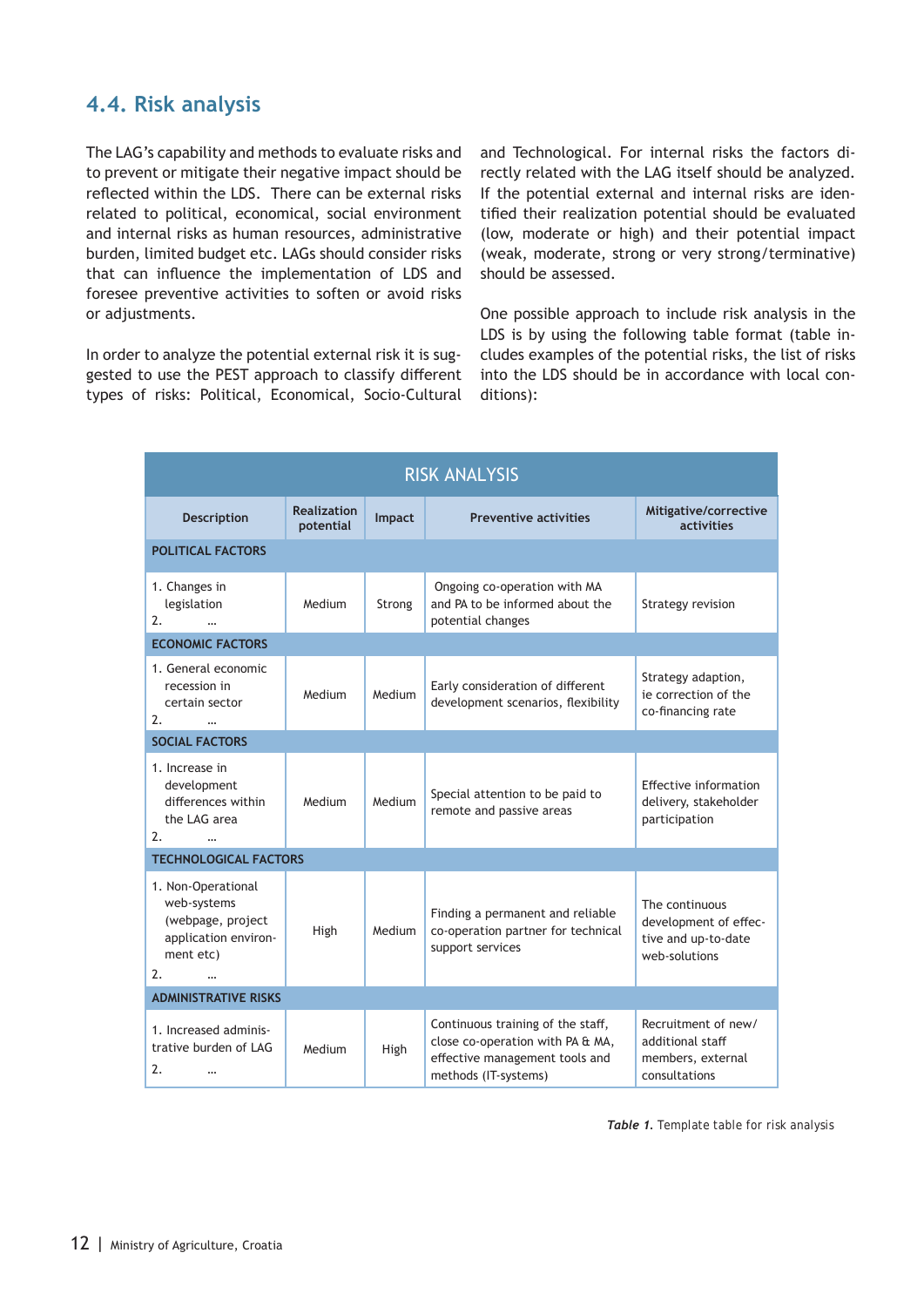# **5. LOCAL DEVELOPMENT STRATEGY**

According to the Article 33 of the EU Regulation No 1303/2013 local development strategy shall contain at least the following elements:

- the definition/description of the area and population covered by the strategy (including size of the area, number of local self-government units and towns, number of inhabitants);
- an analysis of the development needs and potential of the area, including an analysis of strengths, weaknesses, opportunities and threats (SWOT analysis);
- a description of the strategy and its objectives, a description of the integrated and innovative character of the strategy and a hierarchy of objectives, including measurable targets for outputs or results. For results, targets may be expressed in quantitative or qualitative terms. The strategy shall be consistent with the EAFRD programme;
- a description of the community involvement process in the development of the strategy;
- an action plan demonstrating how objectives are translated into actions;
- a description of the management and monitoring arrangements of the strategy, demonstrating the capacity of the local action group to implement the strategy and a description of specific arrangements for evaluation;
- the financial plan of the strategy, including the planned allocation from each of the ESI Funds concerned (As Croatia implements mono-fund strategies then allocation from RDP will be pointed out).

On national level the Ordinance on the implementation of sub measure 19.1. "Preparatory support" under the measure 19. "LEADER - CLLD" from Rural Development Programme of the Republic of Croatia for the period 2014-2020" describes the mandatory content of the LDS in it's Annex 4 generally following the European Commission regulation. It is important that all the 8 mandatory content elements are included in LDS and their presence clearly distinguishable for the strategies evaluation process. However the exact order and number of content elements is to be decided by the LAG based on local conditions and strategy preparation process. LAG's are allowed and encouraged to re-order or add voluntary content elements (ie risk analysis, stakeholder involvement plan or others) if justified with local needs. Following sub-chapters include guidelines to prepare mandatory content elements for the LDS.

## **5.1. Description of the area**

This content element must include the basic data of the area (surface, number of municipalities and settlements, population). It is recommended that general geographical (area of the border areas, relief and climate characteristics, cultural, historical, natural heritage - NATURA 2000, the level of social and municipal infrastructure) and economic features are described (the main economic activity, the state of the economy, the labor market) as well as demographic and social characteristics (number and density of the population, demographic trends, the educational structure of the population, education and culture).

The key point here is that the definition of the area and the population must be consistent with and justified by the strategy the community intends to implement. Therefore the data to be described under this content element form an important basis for the rest of the LDS elements.

Previous LEADER experiences from other member states have shown that for an effective LEADER-approach implementation the population of target areas should be not less than 10,000 inhabitants, in order to have the critical mass needed to carry out the strategy. It should also be not higher than 150,000, so that there is a sense of identity and local people can directly be involved in decision making.

However, the European Commission´s aim is that local action groups decide on the precise boundaries of their areas in a bottom-up way, based on what they are trying to achieve.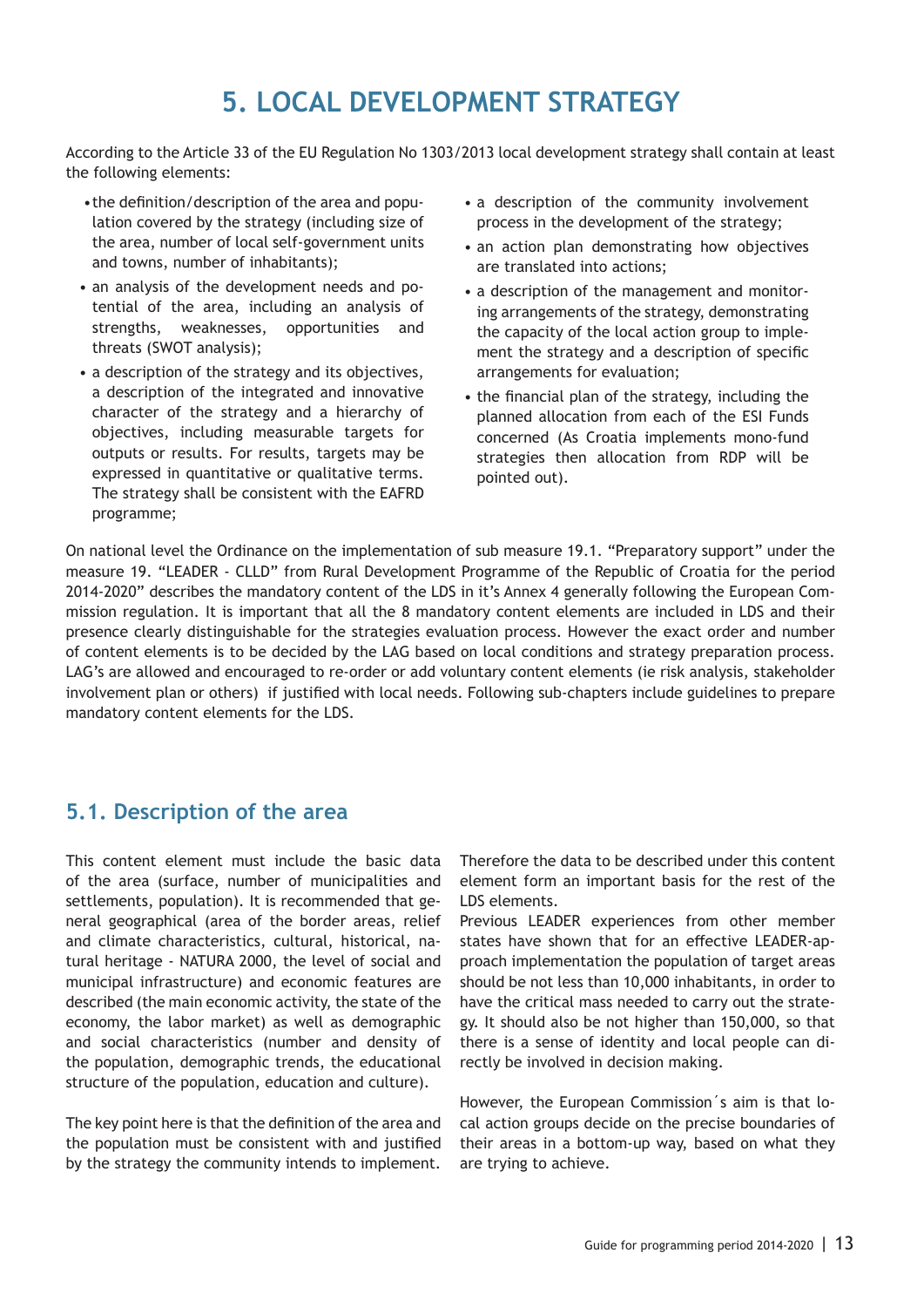This can be justified by reference to:

- The physical or geographical coherence of the area (islands, mountain ranges, estuaries, rivers…);
- The area's cultural identity and common social issues (cultural entities, unemployment…);
- Concentrations of economic activities (types of agriculture, fishing, certain declining or growing sectors…);
- Other if relevant.

# **5.2 Analysis of the development needs of the area, SWOT analysis**

This content element must include the description on the development needs and potential of the area, including SWOT (strengths, weaknesses, opportunities and threats).

The SWOT analysis is a very important element of the LDS and a main instrument to find out and describe the development needs and potential of the area. Given its high importance, it needs to be targeted, comprehensive, analytical and integrative. For the SWOT analysis of the LDS it is important that all the LAGs follow a similar basic approach – strengths and weaknesses are internal factors and can be influenced by the LAG, while opportunities and threats are external factors whereas LAGs do not have any possibilities and means to influence.

As a result of the LAG description and the SWOT a comprehensive and well-justified vision about the situation of the different sectors within the area should be included in the LDS, as well as the development ideas. All the parts of LDS should be well and logically integrated – the SWOT is based on the description and the analysis of the current situation, the objectives are based on the SWOT, the actions are based and types of operations selected according to the objectives etc.

Moreover, while the development needs and potential should be based on the SWOT, this generally requires a second stage of analysis. Some strategies simply present an unranked list of needs with no justification of how this relates to the SWOT. The European Commission seeks to improve this situation and to ensure that the "analysis of development needs and potential" becomes a valuable tool for building strong intervention logic and ensuring a stronger orientation on results.

To do this, local partnerships should take account of the following:

- The points raised in the SWOT should be clearly based on evidence obtained from the diagnosis of the area;
- $-$  They should focus on the specific features of

the area and why it is different, rather than simply enumerating many of the common features of major sectors such as agriculture or fisheries or of target groups such as youth or women;

- Equal importance (if not even more than related to the points above), should be given to the mapping of the opportunities and "assets" and to describing the weaknesses and threats. The strategy should be forward-looking and definitely not purely defensive;
- There is no point in providing an undifferentiated wish list of every need. Even at this stage it is important to start ranking or prioritizing needs and potential;
- The prioritization or ranking must be evidence-based and should take into account the reasoned views of local stakeholders, as explained below;
- The local partnership must distinguish between what it would like to achieve and what it can achieve with the resources and programmes available.

A detailed instructions how to prepare a LAG's SWOT is included in the Chapter 3.2.2 of the Manual for the implementation of the LEADER approach in Croatia "Together for Sustainable Rural Development" (HMRR, Odraz 2010)<sup>7</sup>. In case the abovementioned suggestions from the CLLD Guide are followed the instructions/ examples from the manual could prove to be a useful background material for the new programming period as well.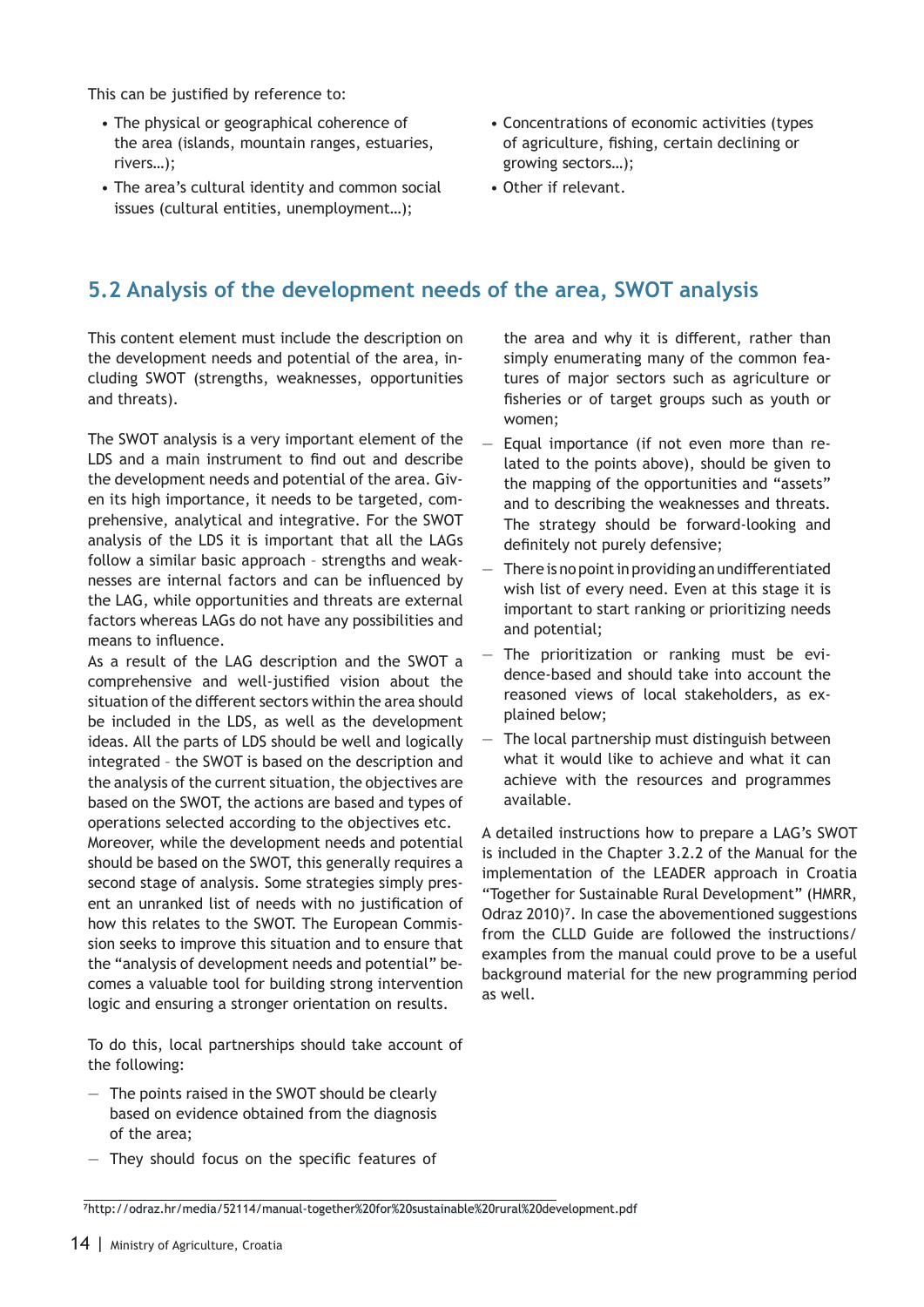# **5.3 LDS OBJECTIVES, INTEGRATED AND INNOVATIVE CHARACTERISTICS**

This content element has to describe the objectives of the LDS and the integrated and innovative character of the LDS including clear and measurable indicators for output indicators and results. It is highly recommended to include information about objectives, priorities and LDS measures (types of operations) with eligibility criteria and user definitions into this content element. Information about the LAG's vision on project selection (selection criteria, the composition of the body for the selection of projects (including LAG-cooperation projects), including a description of the procedure for assigning a higher intensity of support for the selected projects should be described here as well as the compliance with higher level strategic documents.

## **5.3.1 LDS objectives and priorities**

The LEADER/CLLD principles turn conventional topdown development approaches on their head by starting with **the vision of where local actors would like to be in 2020** and what they think should be changed in order to get there. Building a clear agreement on "what you want to change" is the first and most important step in designing the strategy. There is a wide range of participative techniques that can help you to achieve this (see chapter 5.4). The vision should be described as a desired situation that is already achieved.

Once there is broad agreement on what the community wants to change, who can help to achieve this, and on the broad area of intervention, it is then possible to go further into the details of **how this can be achieved by preparing the local strategy.** This requires **objective evidence** and facts about the strengths, weaknesses, opportunities and threats facing the area (see chapter 5.2), as well as the full involvement of the community, so that everyone understands **how these factors impact on their main needs and how they can be addressed.** As soon as you have the vision (agreement of community) of what do you want to achieve in your area and you have made the SWOT analysis, you can start to set up the **objectives of the strategy.**

**The European Court of Auditors report (2012)** on LEADER reflected that many **strategies "served as little more than an application to the MA for funding" and that their objectives were not**  "specific, measurable and achievable **within a set time frame".** 

Therefore during this programming period the special attention will be paid for focusing and clearer objectives. The European Commission recommends expressing objectives in "SMART" terms.

#### **SMART Objectives**

- 1. Specific clearly stating what the **strategy will address and by what means;**
- **2. Measurable containing a basis for measurement and a measurable target, whether this is expressed in quantitative or qualitative terms;**
- **3. Achievable technically attainable within the scope of the strategy proposed;**
- **4. Realistic given the resources provided, the time allowed, the size of the target groups, etc;**
- **5. Time bound incorporating a timeline and a date by which the target should be achieved.**

The objectives in the LDS do not have to tackle everything at once or give everything the same weight. Communities need to make choices and focus on the objectives that have the greatest chances to achieve the vision where they would like to be by 2020. The objectives must be realistic and take into account the capability of communities and beneficiaries in the LAG area.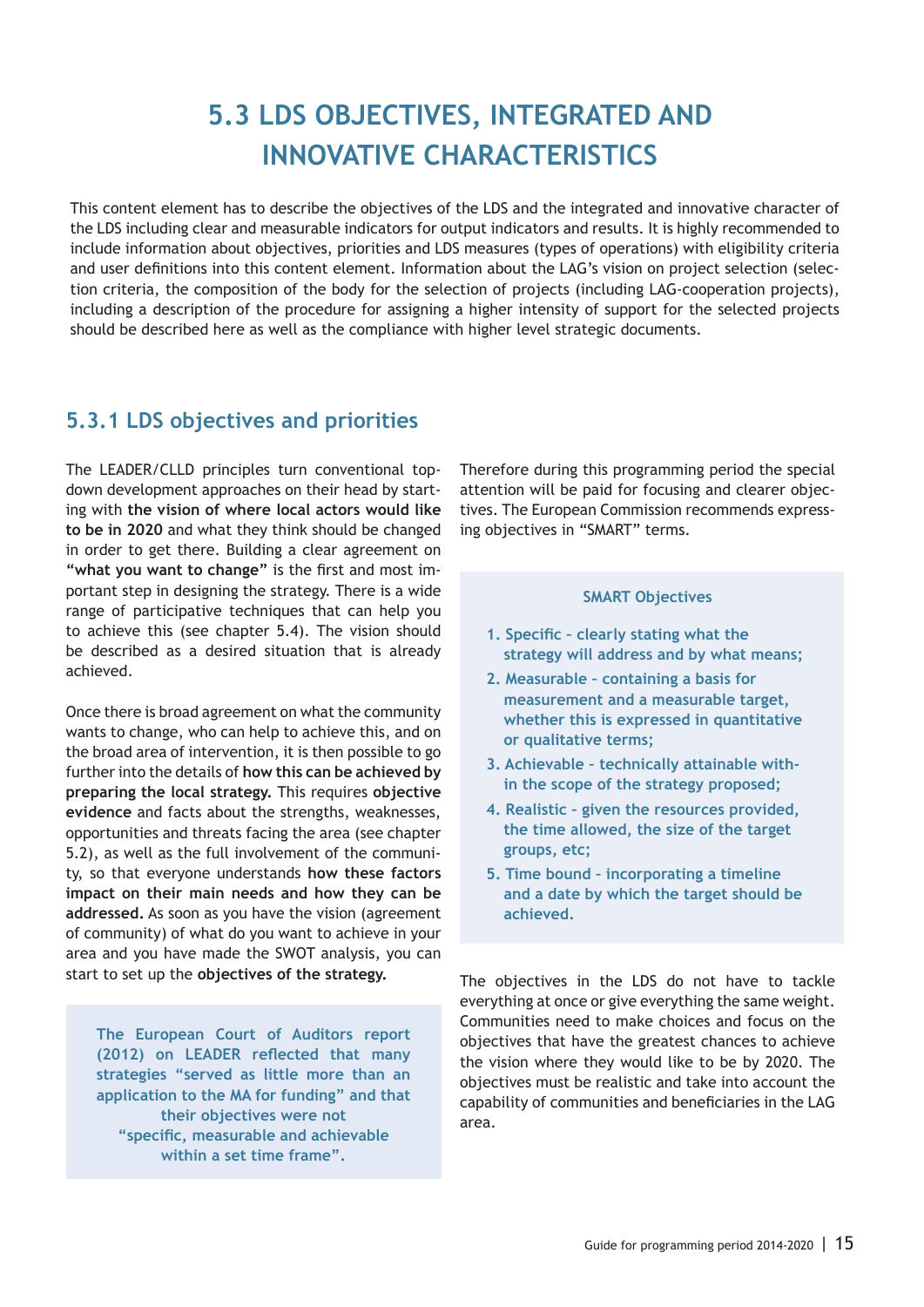**The EU regulation refers to a "hierarchy of objectives" making it clear that not everything can be achieved at once and that the community needs to decide collectively on its most important objectives and select the actions that will best contribute to achieving these.** 

**The priority of objectives** must be pointed out in the strategy. It will be the agreement of the LAG on which objective is the most important, which one is second, third, etc. Prioritizing objectives is important also because of limiting resources and makes it possible to exclude activities if there are not enough financial means. Moreover, there is the possibility to allocate more financial means to priority activities and to put them at the beginning of the time schedule for strategy implementation. The LAG can also point out possible allocations from other funds and sources outside the LEADER budget from the RDP.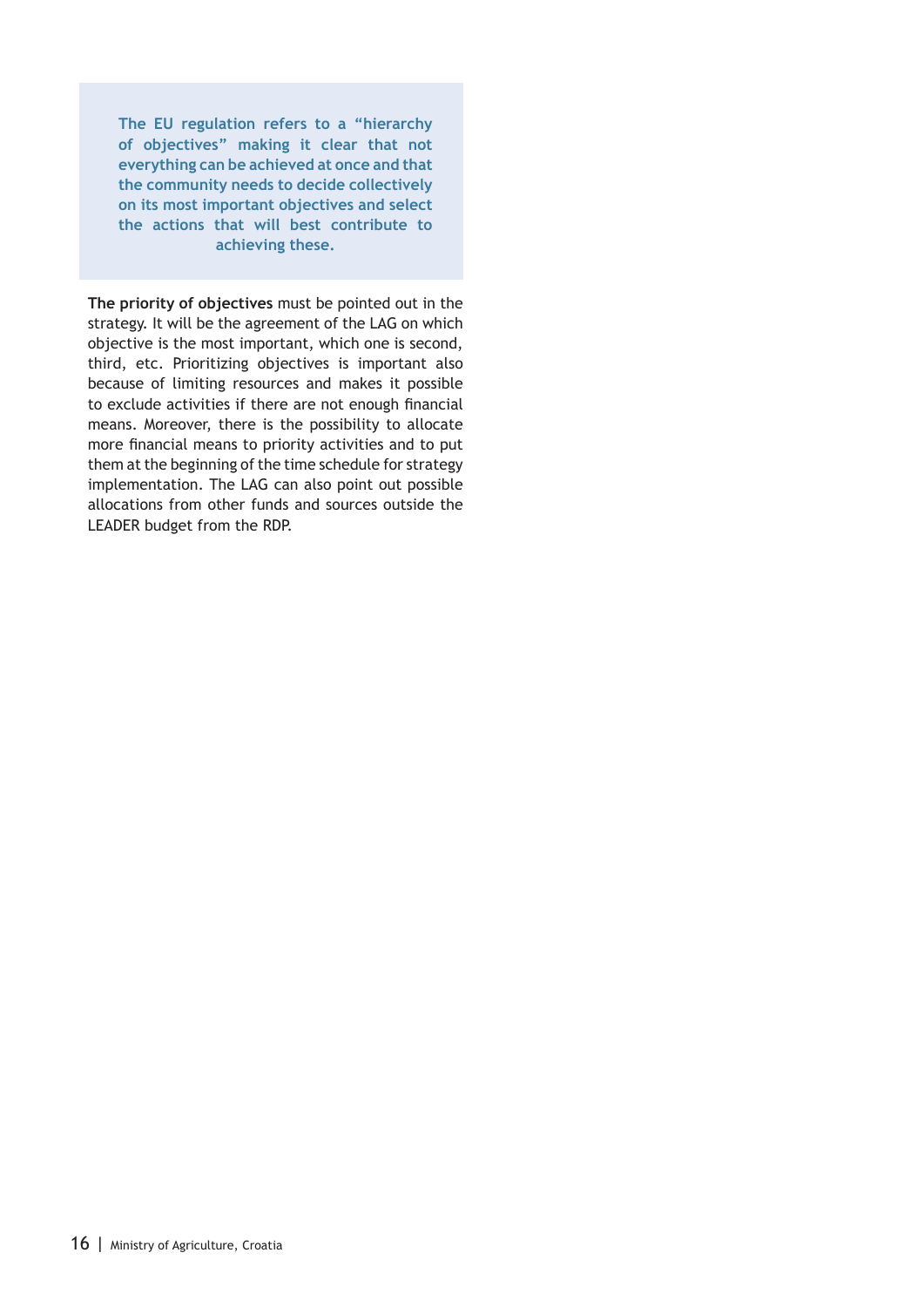## **5.3.2 Description of types of operations (measures)**

LAG should describe what kind of activities and types of operations (measures) are going to be undertaken in order to achieve the objectives. After that relevant types of operations can be selected and interconnected with the activities. The coherence of objectives, the activities, types of operations and indicators should be presented.

One of the mechanisms to achieve the LDS objectives is the provision of the project support by the LAG. Therefore it is necessary to describe measures (types of operations), to define users (targets groups) and set up eligibility criteria.

In Croatia the activities of the strategy are related directly to Rural Development Programme measures, which are in accordance with EAFRD priorities. Therefore the linkages between vision, objectives, activities, types of operations and indicators will be assured (see diagrams 3 and 4) through the overall system. The LAG will select the type of operation from the RDP list (see table 2) according to the activities of the strategy.



*Diagram 3. The example of the possible structure of a strategy*



*Diagram 4. Logic of interactions within the structure of the strategy*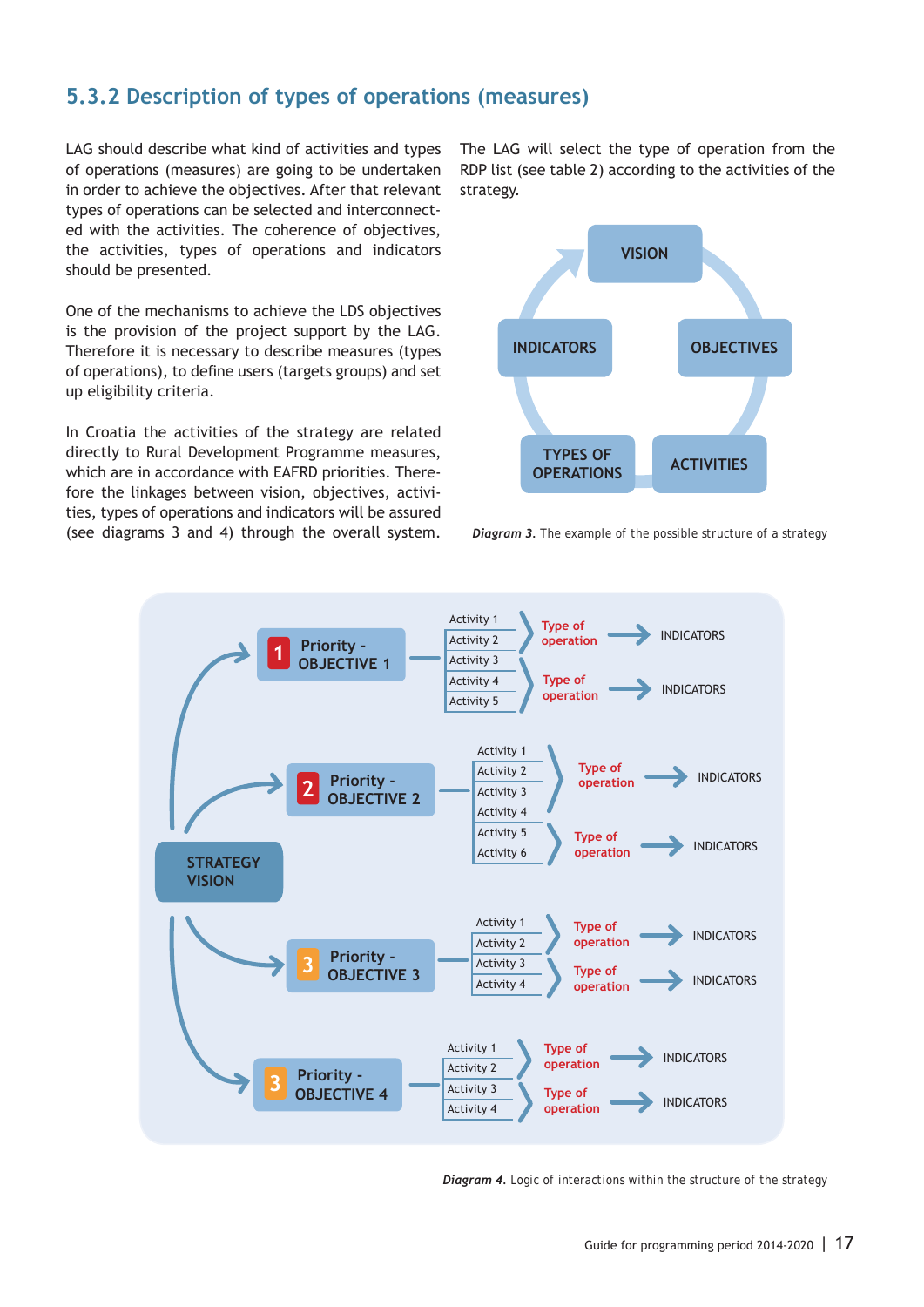There can be different levels in the structure of a LDS. The LAG can design its own logic of the structure. The structure described in diagrams 4 and 5 is merely a suggestion to propose one way to include coherence with RDP measures and local needs and characteristics. In order to achieve holistic picture of the whole

strategy or to make strategy easier to follow there is often a need for different structure or for adding some elements or levels, e.g. to add a level "strategic area", "sub-area" etc.

| RURAL DEVELOPMENT PROGRAMME MEASURES FOR LEADER |                        |                                                                                                            |                |                 |  |
|-------------------------------------------------|------------------------|------------------------------------------------------------------------------------------------------------|----------------|-----------------|--|
| Code of<br>measure                              | Code of<br>sub-measure | Type of operation                                                                                          | Focus area     | <b>Priority</b> |  |
| 3                                               | 3.1.                   | Support for the participation of farmers in quality<br>schemes for agricultural products and foodstuffs    | 3A             | 3               |  |
| 3                                               | 3.2.                   | Support for information and promotion activities                                                           | 3A             | 3               |  |
| 4                                               | 4.1.                   | Restructuring, modernization and increasing the competi-<br>tiveness of agricultural holdings              | 2A             | $\overline{2}$  |  |
| 4                                               | 4.1.                   | Reducing the negative impact on the environment                                                            | 5D             | 5               |  |
| 4                                               | 4.1.                   | Use of renewable sources of energy                                                                         | 5C             | 5               |  |
| 4                                               | 4.2.                   | Increasing the added value of agricultural products                                                        | 3A             | 3               |  |
| 4                                               | 4.2.                   | Use of renewable sources of energy                                                                         | 5C             | 5               |  |
| 4                                               | 4.4.                   | Non-productive investments related to environmental<br>preservation                                        | P <sub>4</sub> | 4               |  |
| 6                                               | 6.1.                   | Start-up aid for setting up of young farmers                                                               | 2B             | 6               |  |
| 6                                               | 6.2.                   | Support for investments in establishing non-agricultural<br>activities in rural areas                      | 6A             | 6               |  |
| 6                                               | 6.3.                   | Start-up aid for the development of small farms                                                            | 2A             | $\overline{2}$  |  |
| 6                                               | 6.4.                   | Developing existing non-agricultural activities in rural<br>areas                                          | 6A             | 6               |  |
| 7                                               | 7.2.                   | Investment in construction and/or reconstruction of<br>unclassified roads                                  | 6B             | 6               |  |
| 7                                               | 7.2.                   | Construction and/or reconstruction of the water supply,<br>sewage system and waste water systems           | 6B             | 6               |  |
| 7                                               | 7.4.                   | Investments in establishing, improving or expanding local<br>basic services for the rural population       | 6B             | 6               |  |
| 8                                               | 8.5.                   | Conversation of degraded forest stands and forest cul-<br>tures                                            | P4             | 4               |  |
| 8                                               | 8.5.                   | Establishment or improvement of walking trails, look-out<br>and other small scale investments              | P4             | 4               |  |
| 8                                               | 8.6.                   | Modernization of technologies, machines, tools, equip-<br>ment for wood production and silvicultural works | 2C             | $\overline{2}$  |  |
| 8                                               | 8.6.                   | Modernization of technologies, machines, tools, equip-<br>2C<br>ment for pre-industrial wood processing    |                | 2               |  |
| 8                                               | 8.6.                   | Marketing of timber and non-timber forest products                                                         | 6A             | 6               |  |
| 9                                               | 9.                     | Setting-up of producers groups and organizations                                                           | 3A             | 3               |  |
| 16                                              | 16.1.                  | Operational groups                                                                                         | 2A             | $\overline{2}$  |  |
| 16                                              | 16.2.                  | Pilot projects and the development of new products,<br>practices, processes and technologies               | 2A             | 2               |  |
| 16                                              | 16.4.                  | Short supply chains and local markets                                                                      | 3A             | 3               |  |

*Table 2. Rural Development Programme measures for LEADER*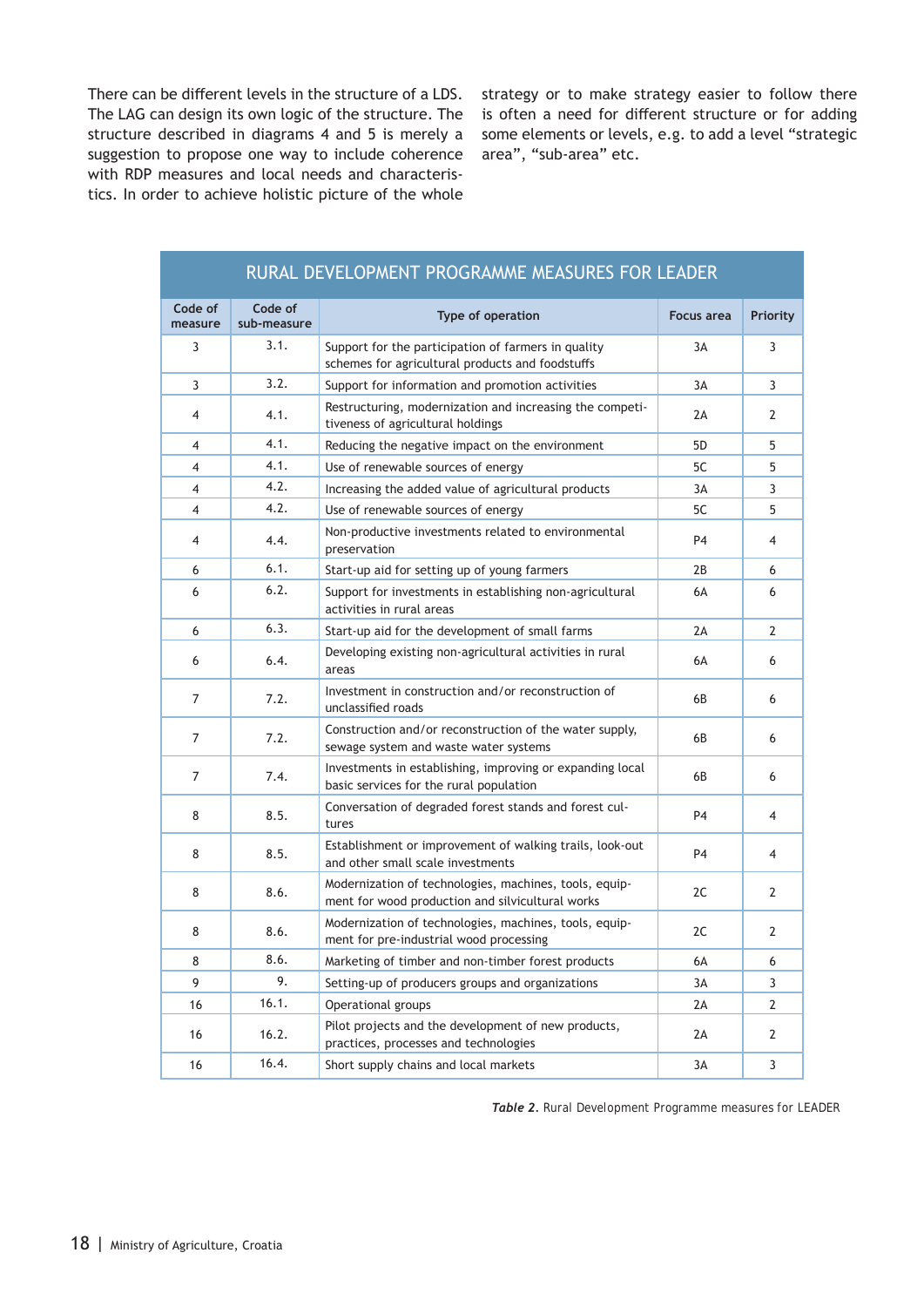After explaining the rationale of the activities, the LAG selects the types of operations from the RDP according to the foreseen activities. Under each type of operation following features will be described in the strategy:

- objectives and activities under which the type of operation came;
- the anticipated results for the area;
- the target beneficiaries and their requirements;
- the eligible expenditure and ineligible expenditure;
- maximum support rate per beneficiary;
- maximum and minimum support rate if relevant;
- the aid intensity;
- the funding % from total strategy budget;
- other funding anticipated if relevant;
- monitoring and evaluation indicators and the timetable for implementation;
- LAG selection criteria under this type of operation;
- Explanation of EAFRD priorities contribution to this certain type of operation;
- Other if relevant.

## **5.3.3 Project selection**

The LDS should include information about the project selection criteria, the principles how the selection commission will be composed, procedure of awarding higher intensity of support and procedures to avoid conflicts of interest. Current chapter of the Guide provides recommendations how to organize project selection (including the avoidance of conflict of interest) and how to describe it in the LDS.

The **selection criteria** must be set up in a way, which ensures the achievement of strategy objectives. Another very important aspect here is to ensure the contribution of the selection criteria to the monitoring of the implementation of the strategy. Each type of operation has a set of indicators. To achieve the control of strategy implementation can be made by connecting selection criteria with strategy objectives and indicators. Selection criteria give also good possibilities to focus on specific issues that have a critical value for reaching the expected outcomes of the strategy (for example co-operation, innovation etc.). Selection should also pay attention to the general quality of the application: the rationale of the project and budget, high quality outcomes, sustainability, project applicant capability, etc. Criteria have different weights in the meaning of strategy implementation. There are more important and less important aspects. Therefore we suggest considering the value of different criteria and to give them different weights. There could also be minimum requirements for project application: this can consist of in a certain amount of points that the application must collect during the selection. The selection procedure and criteria must be simple, transparent and understandable for the local community. A suggestion is not to set up too many criteria. A reasonable maximum could be around eight criteria. General information about the selection procedure and selection criteria must be provided in

the strategy. This can be described in greater detail in the LAG internal regulation document for project selection process.

**Selection criteria are also a useful tool to focus strategy implementation. Therefore this topic should be very well considered and described.** A distinction can be made between universal and objectively based criteria. There is moreover the possibility to give special weights to different criteria.

The **selection commission** should include persons who have a good knowledge about the local needs and the ability to understand the "bigger picture" as regards the integrated development of the area. The selection commission can involve also additional experts if specific knowledge is needed, as well as representatives of co-operation partners, if relevant. Another recommendation is to include alternate members in the selection commission, since certain members of the selection commission might not be allowed to participate in a specific round of selection, if there is relation between project applicant and the member of the selection commission. The selection commission also has to follow the rule of 49%, which means that at each decision making level there can't be more than 49% representatives of any single interest group. Skills of the selection commission can be improved by organizing trainings, seminars, study tours etc. and LAGs are encouraged to describe planned activities of selection commission's capacity building in LDS.

General information about the selection procedure and selection criteria must be provided in the strategy. As the selection process includes several procedures (the preparation and the work of the selection commission, detailed description on the selection criteria etc.) it is suggested to prepare and approve by relevant LAG-level decisive body (general assembly, board) a separate internal regulation(s) to describe the selection processes. This internal regulation(s)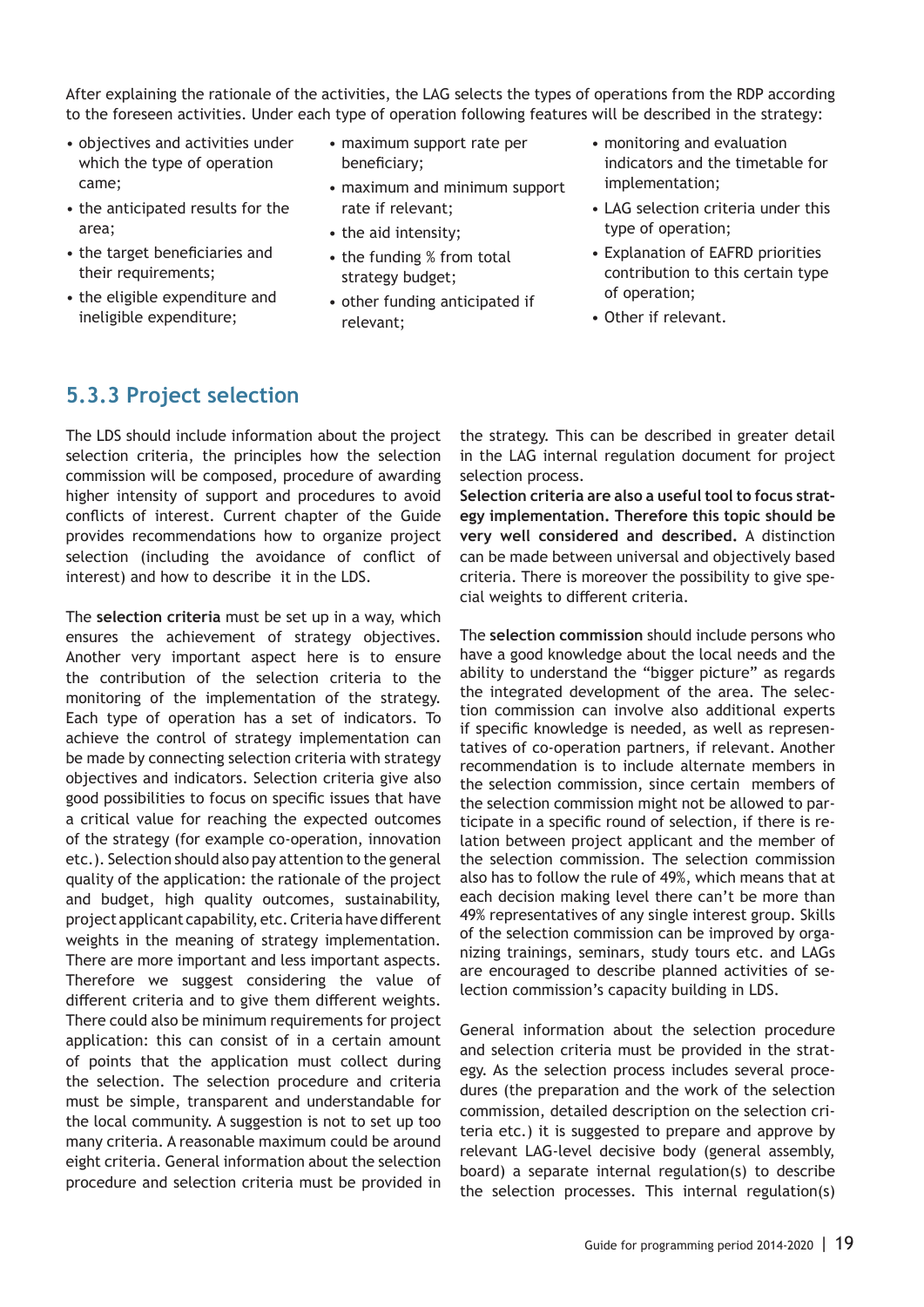should also pay attention to a situation when LAG itself acts as an applicant for the project support (LAGs can be beneficiaries to implement projects under the sub-measure 7.4). In this case a different procedure should be followed in order to guarantee transparency and equal treatment of applicants (see further suggestions in Chapter 5.7). A suggested list for these regulations is:

- 1. Regulation to organize project calls, manage consultancy, submission and processing of applications (important procedures and deadlines);
- 2. Regulation of selection commission formation, rules of procedures of commission and rules of removal of the commission members from selection procedures;
- 3. Projects selection criteria and rules how the ranking of applications will be formed;
- 4. Regulation to arrange necessary preservation of all the documentations related to project applications, processing and selection;
- 5. Guidance documentation for project applicants, f.g. rules for tenders, voluntary work diary, rules to mark objects with Leader logos etc.

A LAG can award a maximum 20 % higher support rate than prescribed for specific projects in the RDP up to a maximum defined in Annex II of Regulation (EU) No 1305/2013 of the European Parliament and of the Council or where applicable the state aid rules. When deciding on the aid intensity for a specific project, the LAG shall consider some of the following criteria: common interest, common beneficiaries, public access to results of the project, the innovative character of a project on a local level and available allocation of funds, etc<sup>8</sup>.

LAG needs to assure that the selection process of projects is transparent and all conflicts of interests according to the EC Regulation 1303 Article 34 between the applicants and commission members are avoided. In particular LAG selection commission member cannot participate in selection process if:

- The member of selection commission is applicant, the representative of applicant, family member or relative of the applicant;
- The member of selection commission has work, business or other relations with the applicant;
- The member of selection commission is related to the applicant in some other way or there are circumstances which can influence objective selection.

During the project applications processing the conflict of interests will be controlled by the LAG body responsible for applications processing. The member of selection commission have to inform the selection commission about the conflict of the interest in advance so that there is enough time to reorganize the selection if it's needed. Removed member of the commission don't participate in the whole selection process at this round where is the related applicant. LAG should have their own order document for selection of projects where all the requirements about the selection including the principles of removal of selection commission member are presented.

# **5.3.4 LAG co-operation projects**

LAG's should describe their perspective co-operation project areas to implement sub-measure 19.3,the processing and the selection principles of co-operation projects.

Cooperation (inter-territorial and transnational projects) is a way to widen local views and bring new knowledge to the area in order to improve local strategies implementation. Cooperation of a LAG area with other geographical areas can be a key component of a LDS or an additional asset to the strategy. It can boost the innovative character of local development actions and contribute to increased competitiveness of the area through: capacity building and bringing in new business partners; diffusion of innovation, know-how and new skills. In addition to the potential benefits of

inter-territorial co-operation (within a Member State), transnational cooperation (TNC) gives supplementary European added value to local development.

**It is highly recommended that LAGs include cooperation activities in their LDS. This**  can take the form of specific cooperation **activities or a comprehensive cooperation**  strategy, depending on the needs identified **in the SWOT analysis.**

Co-operation projects require a higher degree of coordination than ordinary local projects. In many cases they also have a strong collective or territorial dimension. The final beneficiary of the support to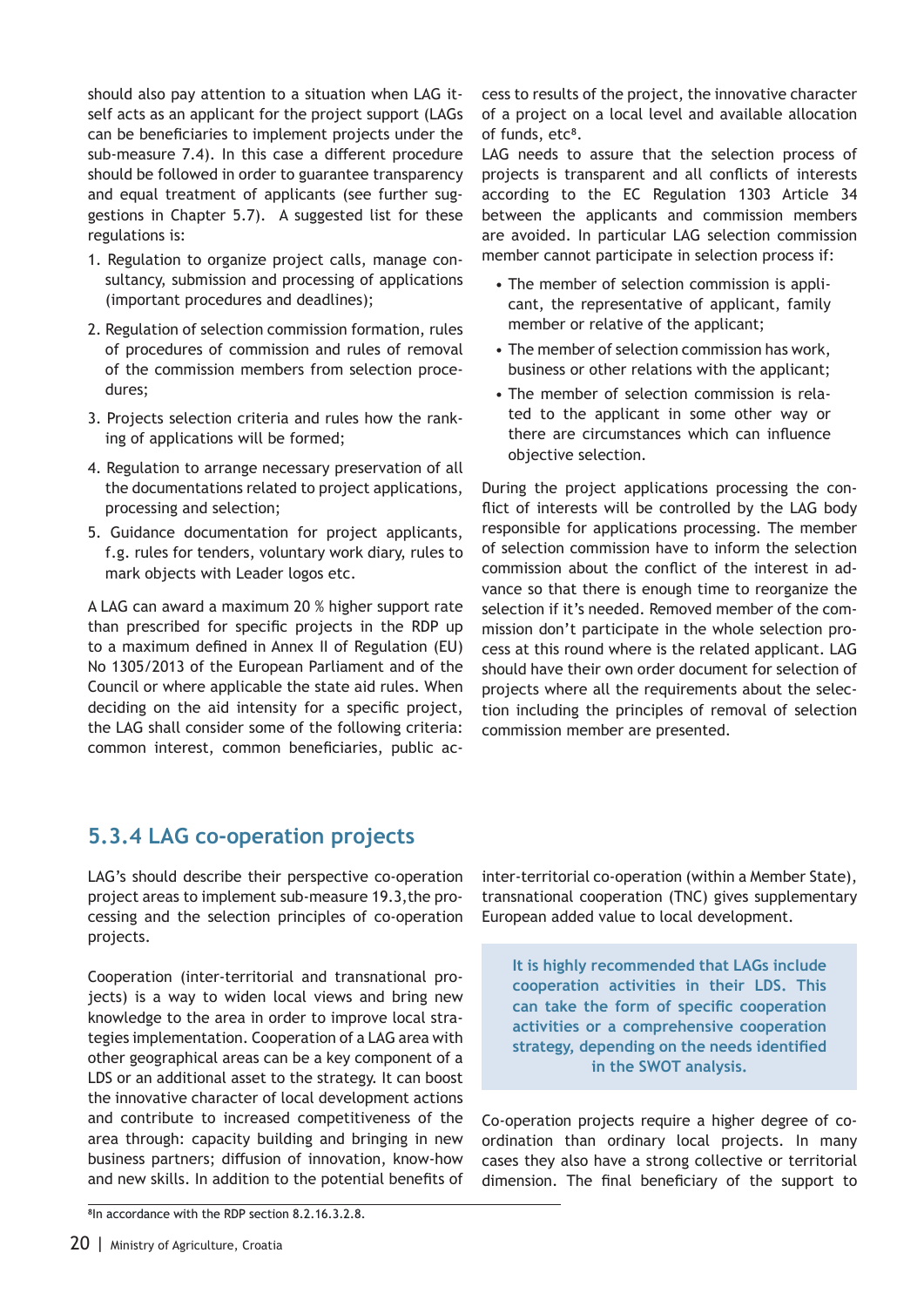a co-operation project is LAG. LAG may cooperate with partners from countries within and outside the European Union. Partners from within the European Union can be located in both rural and urban areas. Partners from outside the European Union can only be located in rural areas.

**The EAFRD regulation states that a cooperation project partner of a LEADER LAG, which is not another LAG, has to be a "group of local public and private partners that is implementing a local development strategy". This means that the scope of action of this group has to be similar to that of a LAG.**

The LAG identifies the areas of cooperation in its **strategy, but the exact partners are not necessarily identified within the LDS.** LAGs can get support for cooperation projects up to 100 000 euros. Under this budget LAGs may finance the preparation activities and implementation of cooperation projects. LAG makes provision for cooperation in its action plan and financial plan. Cooperation projects are considered as selected only after the approval of General Assembly of the LAG. Preparatory activities will be carried out with the decision of Board. The information about the co-operation projects should be submitted to MA as they arrange the provision of data about the LEADER transnational co-operation projects to European Commission. Please see also diagram 5 about the process of cooperation project.



*Diagram 5. Example of the process of cooperation project*

#### **Cooperation agreement**

Before starting to put together cooperation project, the partners should sign an agreement clearly specifying the tasks of each partner. Cooperation agreement may include following points:

- Title of the cooperation project;
- Names of the partner organizations;
- Representatives' names and contacts;
- Rules for new partners joining with project;
- Data about the leading partner, its representatives and contacts (Leading partner is a recommendation, its not mandatory according to European Commission rules);
- Objectives and main activities description;
- Beneficiaries;
- Description of potential results;
- Description of methods and their implementation;
- Time schedule of the project;
- Budget of the project;
- Description of tasks, activities and allocated budget about each partner;
- Other relevant data.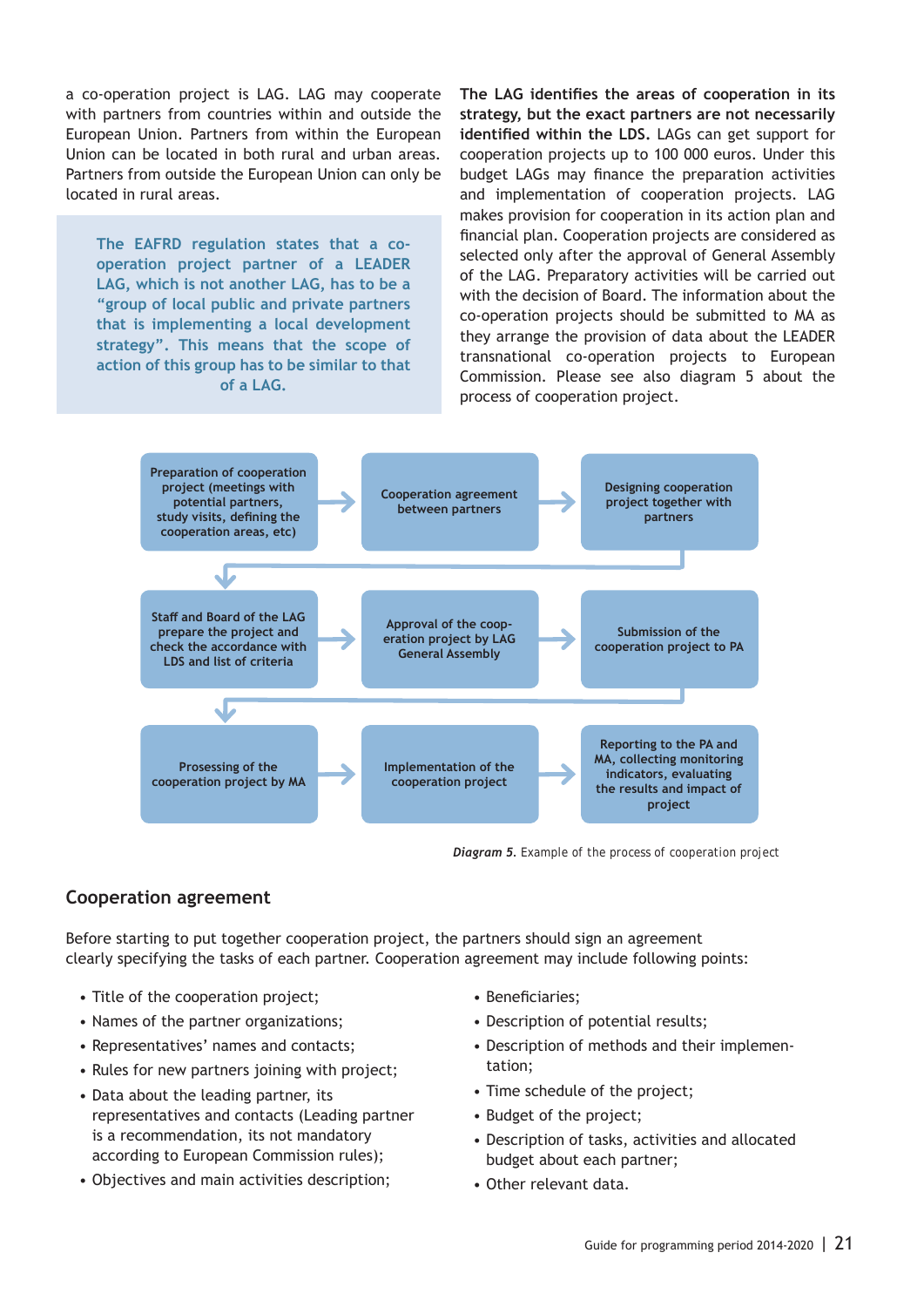## **Criteria of cooperation projects**

Staff and Board of the LAG prepares the cooperation project and takes responsibility for the control of eligibility and other relevant requirements as well as the quantitative and qualitative criteria. During the preparation process a checklist to reflect the projects's accordance with the criteria could be prepared and submitted to the General Assembly for the background information to make the decision about the co-operation project approval.

It is up to LAG to propose internal and local level quantitative and qualitative criteria for cooperation projects. The quantitative criteria for co-operation projects should be in accordance with national level requirements (number of partners, type of co-operation project, the role of the LAG), but can include additional and more specific quantitative indicators such as a number of study visits to be attended/hosted by the LAG, the number of international events arranged, the number of joint publications to be published to disseminate the project's results, the number of target' group's representatives to be included into the project's activities etc.



*Diagram 6. Set-up of the co-operation partnership*

Regarding co-operation projects it is important to pay attention to the project quality in general (universal criteria) but also to the qualitative aspects of the project which is related to the contribution to the strategy objectives and its indicators (specific criteria). The qualitative criteria should enable to decide whether the co-operation project contributes into the achievement of LDS objectives (projects with no obvious linkages with LDS objectives should be excluded) and is coherent with activities and types of operations LAG has decided to finance with project support. LAG's and project partner's experiences about the cooperation topic should also be considered. An example of the set-up and breakdown of the qualitative criteria of the co-operation projects is indicated in Table 3.

| <b>CRITERIA</b>                                                                                                                                                                                                       |
|-----------------------------------------------------------------------------------------------------------------------------------------------------------------------------------------------------------------------|
| 1. SPECIFIC QUALITATIVE CRITERIA                                                                                                                                                                                      |
| 1.1. Co- operation project's contribution into the<br>objective (s) of the LDS                                                                                                                                        |
| 1.2. Co-operation project's cohesion with the LDS's -<br>how it is interlinked with LDS's activities, types<br>of operations, project's contribution to the indi-<br>cators related to the type (s) of operation (s). |
| 2. UNIVERSAL QUALITATIVE CRITERIA                                                                                                                                                                                     |
| 2.1. Justification of the project and it's budget                                                                                                                                                                     |
| 2.2. Results of the project and its sustainability                                                                                                                                                                    |
| 2.3. Capability of the LAG to implement this specific<br>cooperation project (incl previous experiences)                                                                                                              |
| 2.4 Relevance of the partner(s)                                                                                                                                                                                       |
| 2.5. Project contribution to the horizontal principles<br>- innovative character of the project activities,<br>environmental sustainablity etc.                                                                       |

*Table 3. Example of criteria for co-operation project*

Similarly to projects to be financed by project support the co-operation projects should be included into monitoring and evaluation process of the LAG (see chapter 5.6). Cooperation is also one criterion in the evaluation of LDS by MA and it's highly recommended to describe it adequately.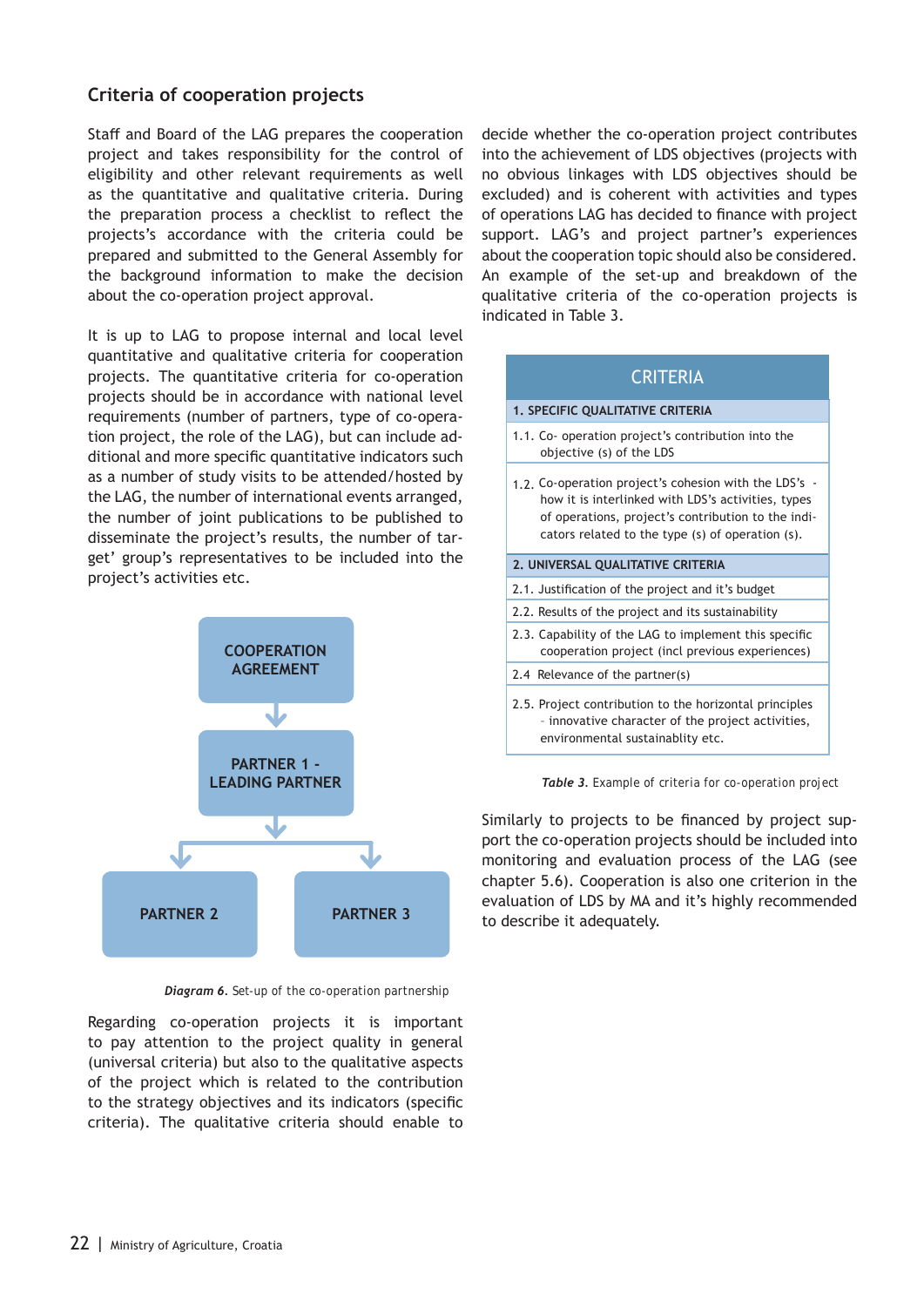## **5.3.5 Compliance with higher-level strategic documents, integration and innovation**

Description of local, regional and national strategic documents that have an influence on the LAG territory and crosscutting impact. Integration of other important areas/cross-cutting objectives such as innovation, climate change, environment.

Although the LDS should primary be based on local development needs, there should also be consistent with other relevant development documents such has RDP and with other sectorial (sustainable development, SME-development, tourism etc.) development documents that concern various governance levels (EU, national, regional), if these are relevant in terms of the development focus chosen by the LAG. It is not necessary to describe and list a number of documents, as the purpose of this consistency lies merely in supporting and justifying the chosen focus of the LDS. Therefore only documents with proven connection with the focus areas should be referenced and described. When it comes to local and regional development strategies within the LAG territory, it is important to bear in mind that the approaches of the strategies prevent overlaps, they create synergies and have similar focus areas. Otherwise it is unlikely that any of the strategies (including the LDS) will have the expected impact on the local development.

According to the Croatian RDP the cross-cutting/horizontal issues to be addressed within the LDS are:

- innovation;
- environment;
- climate change adaptation and mitigation.

#### **INNOVATION:**

Each LDS shall set out integrated and innovative local solutions to local problems. Innovation in the rural development context may be technological, but also non-technological, organizational or social. The innovative nature of the LDS should be reflected within proposed actions with a boosting impact for a local development or in proposed ways to solve local problems in a new way. These actions and ways could mean new services, products of activities. The LEADER/CLLD approach does not foresee innovation in the sense of high level research and development or new technology (although, of course, these are not excluded and if necessary, a described co-operation perspective with universities or other research and development institutions could effective reflect the innovative nature of the LDS). In this regard the innovative approach should mean a fresh look at

both problems and opportunities and explore new responses, which can lead to longer term and more sustainable solutions.

#### **ENVIRONMENT:**

Each LDS must raise awareness on environment protection, and contain practical measures to reduce harmful consequences to the environment and contribute to its protection. The LEADER initiative has, since its creation, taken the environmental aspect into consideration: The initial Communication to the Member States from 1991 stipulated that special care shall be taken to ensure that no polluting investments are made and that the rural environment is protected and optimized (Pepper, 1999)<sup>9</sup>. In practice this means that the necessary contribution foreseen with the strategy is highly dependent on the local conditions and could address one or several environmental issues such as water management, solid waste management, biodiversity protection, soil protection, land use issues (urbanization), pollution, human health etc.

#### **CLIMATE CHANGE ADAPTATION AND MITIGATION:**

LDSs and the selection of operations by LAGs shall contribute to the adaptation and mitigation of the negative consequences of climate change (particularly directed at sustainable sources of energy and use of "green" energy) as appropriate. The need to integrate climate change issues into CLLD approach is closely connected with the fact that climate change and the need to transition to a low carbon society has taken a center stage in EU policy and is now a horizontal priority across all EU policy areas. The urgent need to reduce greenhouse gas emissions and establish a new economic development paradigm based on the concept of green growth and the sustainable use of resources is a major change for the next programming period.

The horizontal issues should form an integral part of the LDS – if the description of the LAG and the results of the SWOT analysis reflect related problems (specific environmental or energy-related problems) of possibilities (existence of R&D institutions) they can be integrated into objectives, actions and be connected with supported types of operations. If the bottom-up strategy preparation processes come to the conclusion that any or all of the horizontal issues are particularly relevant into for the current LAG, specific indicators to measure the LDS implementation contribution into the achievement of related objectives should be included into evaluation and monitoring systems.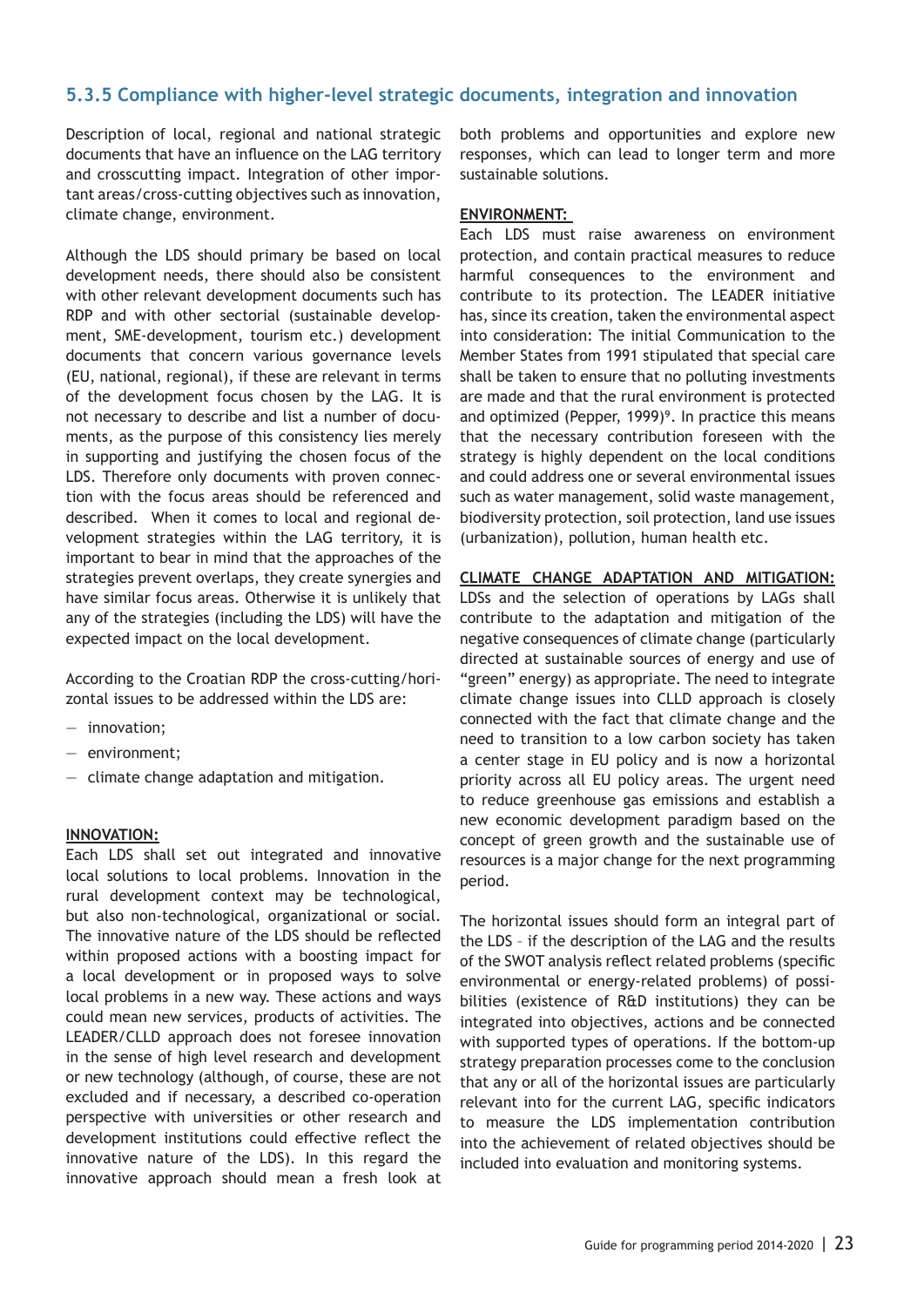In addition to the integration of these three horizontal issues into the strategy, there should be a conclusive (sub-) chapter within the strategy document which briefly describes the methods and the way the horizontal issues are covered with the LDS. This will make the evaluation process of the LDS more effective and transparent and provides an additional way for the LAGs to track the consistency between the RDP and the LDS.

According to the Common Provisions Regulation (CPR), Article 33 (1)(c)), the LDS must include integrated, multi-sectoral and innovative features.

The meaning of **integrated and multi-sectoral development** must be adapted to the type of problem and area being dealt with. Partnerships can be seen as useful ways to integrate sectors such as agriculture, food, crafts, rural tourism, local services and the environment. To do this, LAG could design "integrated" sequences of support measures (such as training, capital grants, promotional support, business support) that all pulled in the same strategic direction. As LEADER strategies are often implemented in fairly low-density rural areas they are able to take a fairly holistic approach in terms of integrating most of the drivers of local development.

Linkages between sectors can be both horizontal and vertical, include rural-urban linkages and cooperation with fisheries areas.

In rural areas integration does not mean that strategies should try to tackle everything at once or give everything the same weight. As mentioned earlier, communities need to make choices and focus on the objectives and actions that have the greatest chances of bringing about the changes they want to achieve.

There may already be a history of past initiatives and a number of organizations active in the same field. So local partnerships need to position their strategies in a way that adds value to what already exists and mobilize the maximum support around it.

This interpretation broadens the scope of LEADER/ CLLD to the kinds of thematic objectives and investment priorities that are particularly relevant to the European Social Fund (ESF) and the European Regional Development Fund (ERFD) - as long as the strategies are designed and carried out in a way that brings to bear the full value of local territorial linkages.

#### **Integration can mean:**

- Starting with one or more issues, themes, problems or target groups that mobilize the community but placing them within a wider context and building linkages outwards to the other sectors and actors that can influence the situation;
- Building vertical linkages within sectors and supply chains, as well as horizontal linkages between sectors;
- Connecting deprived areas with areas of opportunity (e.g. rural areas with market towns, and deprived neighborhoods with centers of employment growth);
- Building linkages between local, regional and national levels of governance. This is particularly important when dealing with "anchor" sectors and institutions like schools, hospitals and universities;
- Ensuring that different local support measures are sequenced and pulled together to achieve the same strategic objectives. Integration in terms of what is done, who does it, and how it is done.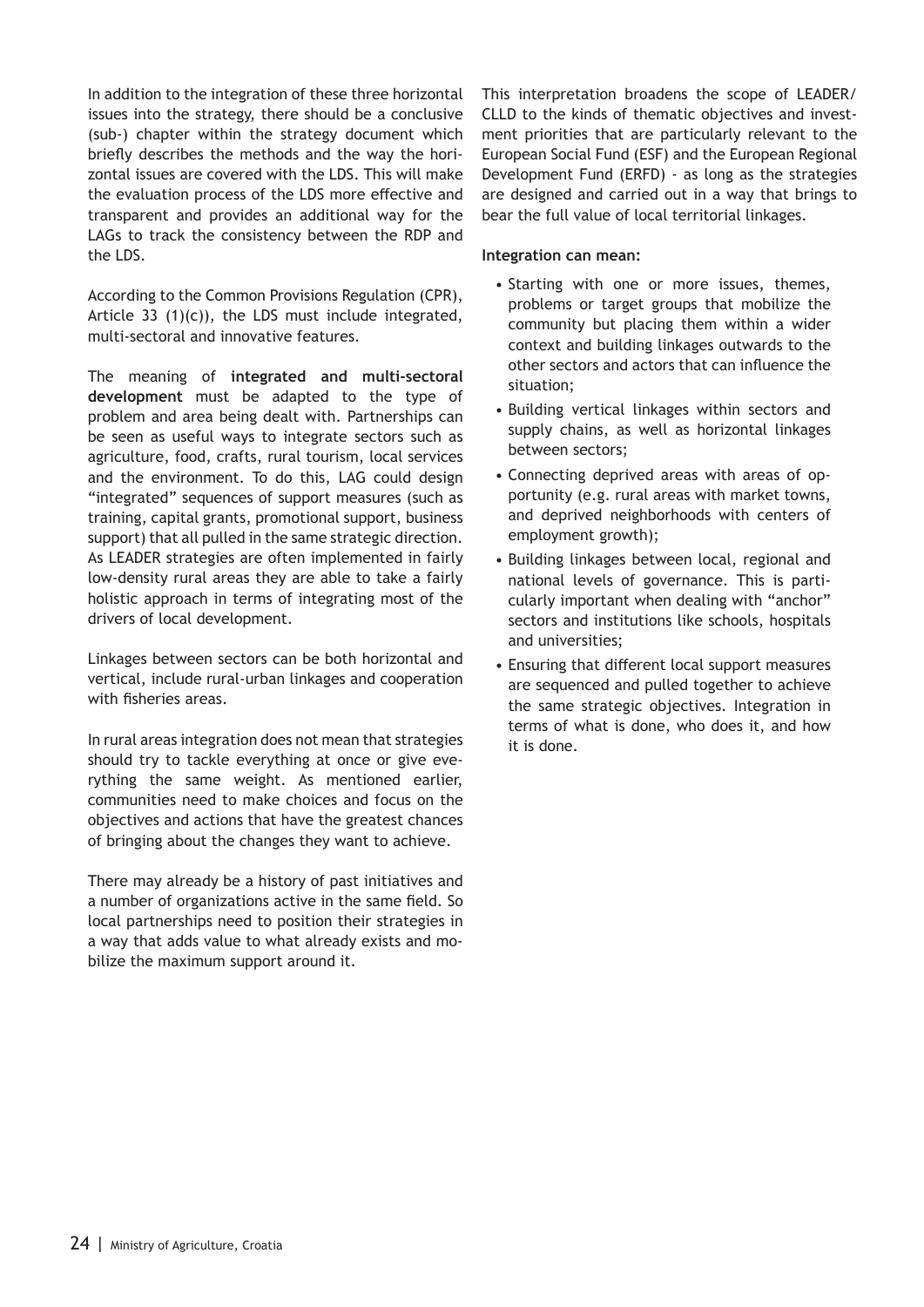### **5.4 Stakeholder involvement**

The participatory approach to be used during the preparation of the LDS has to be described. This should include a description on the approaches used for stakeholder involvement, levels and methods to be used.

According to the Guidance on Community-Led Local Development for Local Actors from the European Commission, the strategy, and the projects that flow from it, are meant to emanate from the community. It follows then that participation should not simply be an add-on, conducted at the start of the strategy to justify funding. Consultants, universities and other external experts can all help to provide a broader view and assist with the analysis of the data and writing of the strategy, but there should be evidence of a genuine dialogue with and between local citizens at each of the key stages in the design of the strategy:

- $-$  In the identification of strengths, weaknesses, opportunities and threats;
- In the translation of these into the main development needs and potential;
- $-$  In the choice of the main objectives, specific objectives, desired results and the priority given to these;
- In the selection of the types of actions that can lead to these results;
- And in the calculation of the budget.

There are a large number of participative techniques, which can help partnerships identify the issues which really matter to people on the ground and to mobilize the ideas and energy of grass roots initiatives. The strategy document should provide evidence that it is the result of this kind of process.

It is suggested that for the period of the LDS preparation (in the Croatian case for the 2014-2020 RDP approximately six months to implement the sub-measure 19.1) a stakeholder involvement plan is going to prepared, approved and published. This plan should set out the objective of the stakeholder involvement, name the stakeholders and stakeholder groups to be targeted, and last but not least set out the levels and methods of involvement, as well as the communication methods to be used. In current case a rather detailed plan of relevant events and actions should be included into the involvement plan.

It is important that all the relevant counterparts are enabled to acknowledge their role in the

involvement process and they can provide feedback about the results of the involvement activities. The involvement plan itself should not be an internal or closed document – similarly to the strategy it should be a simplified agreement between the relevant stakeholders about the way they are to be included in the LDS preparation process.

Taking into account the expectations and the scope of the LDS as well as the LAG's resources (human, time and financial) it is likely that not all of the stakeholder involvement levels (inform, consult, involve, collaborate, empower ) are necessary and possible to implement during the LDS preparation. It depends on the local characteristics and stakeholder expectations and profiles which methods could prove to be most effective to use and describe within the LDS. One possible approach to be useful for LDS circumstances is to combine three participatory levels: inform, consult and empowerment as follows:

**(1 - inform)** to carry out various information sharing activities through the LDS preparation process in order to keep the stakeholders informed about the progress of the LDS preparation as well as about the ways to be included. The most common way to share this information is the LAG's webpage or social media page, a special issue(s) of the LAG's newsletter, articles in local newspapers etc;

**(2 - consult)** to collect feedback using surveys, questionnaires, focus groups interviews, thematic roundtables, seminars, conferences. It helps to collect information about the LAG's situation, development needs, problems and expectations. In the case of LDS preparation it is useful to carry out consultation activities (i.e. web questionnaires, interviews, focusgroup seminars) in the early and middle stage of the process, in order to effectively include the collected information in the strategy;

**(3 – empowerment)** to provide active involvement possibilities in the decision making process by arranging various types of events such as forums, seminars, conferences, possibility to submit written amendments etc. with the clear possibility to influence the core elements of the strategy (SWOT, objectives, actions, financial allocations). Empowerment activities should be carefully planned into the involvement plan to be carried out during the key stages of the strategy preparation (finding the focus of the strategy to prepare the SWOT and selecting the objectives, prior to the approval of the strategy) and need to be well prepared and moderated.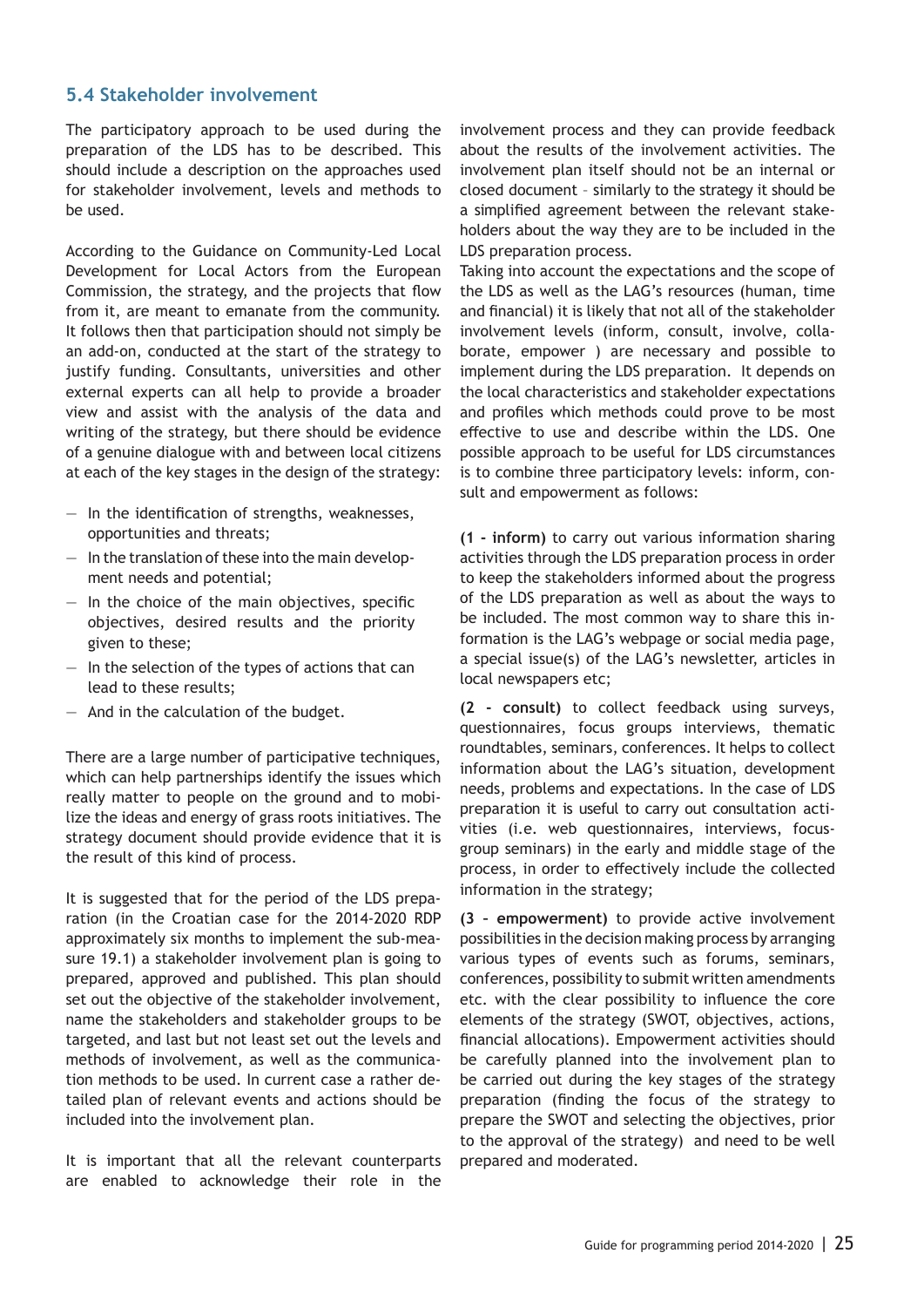#### **The main input material for strategy could include:**

- Socio-economic analysis of the area and challenges which come from it;
- Analysis of previous LEADER period activities and strategy implementation;
- Results of seminars, discussions, brainstroming with LAG members, co-operation partners and other relevant public, private and third sector representatives and specific target groups (young people, tourism entrepreneurs, etc);
- Results of electronic surveys and interviews;
- Work of the strategy commission, in case a LAG has this kind of organ;
- Strategical decisions made by the LAG Board and General Assembly;
- Improvements collected during the disclosure process of the strategy (comments, amendments from local stakeholders);
- Other.

#### **Possible involvement methods:**

• Brainstorming and involvement seminars, meetings using active participation methods as (open space technology, World café, group work etc) in order to analyse existing strengths and weaknesses; to generate new ideas and work out activities;

- Interviews with local stakeholders (municipality leaders, county governers, development agency employees, etc) to map their ideas and vision about the area;
- Electronical questionnaires to map the expectations of the target groups;
- Information seminars to introduce the results of the process of drawing up the strategy and outcomes from previous discussions and seminars;
- Trainings and study tours for target groups and LAG operational organs to collect new knowledge to draw up and implement a strategy;
- Meetings of LAG operational organs (strategy commission, board, general assembly) to analyse material from involvement process and make strategic decisions;
- Disclosure process of the strategy and its outcomes involving media (announcements, articles, interviews, newsletters, etc);
- Other.

This is essentially important to assure wide board involvement of strategy drawing up process to all target groups.

# **5.5 Action plan**

The LDS must be set out in a realistic, clear and logical action plan that is feasible. It should identify what will be done, the reasons for why it will be done, by whom and by when, as well as the allocation of financial resources. It provides a framework for the implementation of the strategy by defining the actions that will support the achievement of local objectives. It is recommended that the action plan include the annual breakdown of the planned activities for the period of 2014-2020 (with an estimated number of projects).

The action plan will describe all the activities of the strategy in detail. The logical structure of the strategy must follow and reasons must be pointed out to understand why these kinds of activities were selected to implement the strategy. The coherence of objectives, the activities, types of operations and indicators should therefore again be presented.

The action plan needs to consider at least the following four points:

- What kind of actions does the LAG foresee to achieve the objectives;
- Who will be responsible for the implementation of the actions (LAG, different project beneficiaries under each action);
- When do the actions need to take place (timetable for implementing the strategy);
- How big are the financial allocations for actions. The budget for each action can be presented in percentages.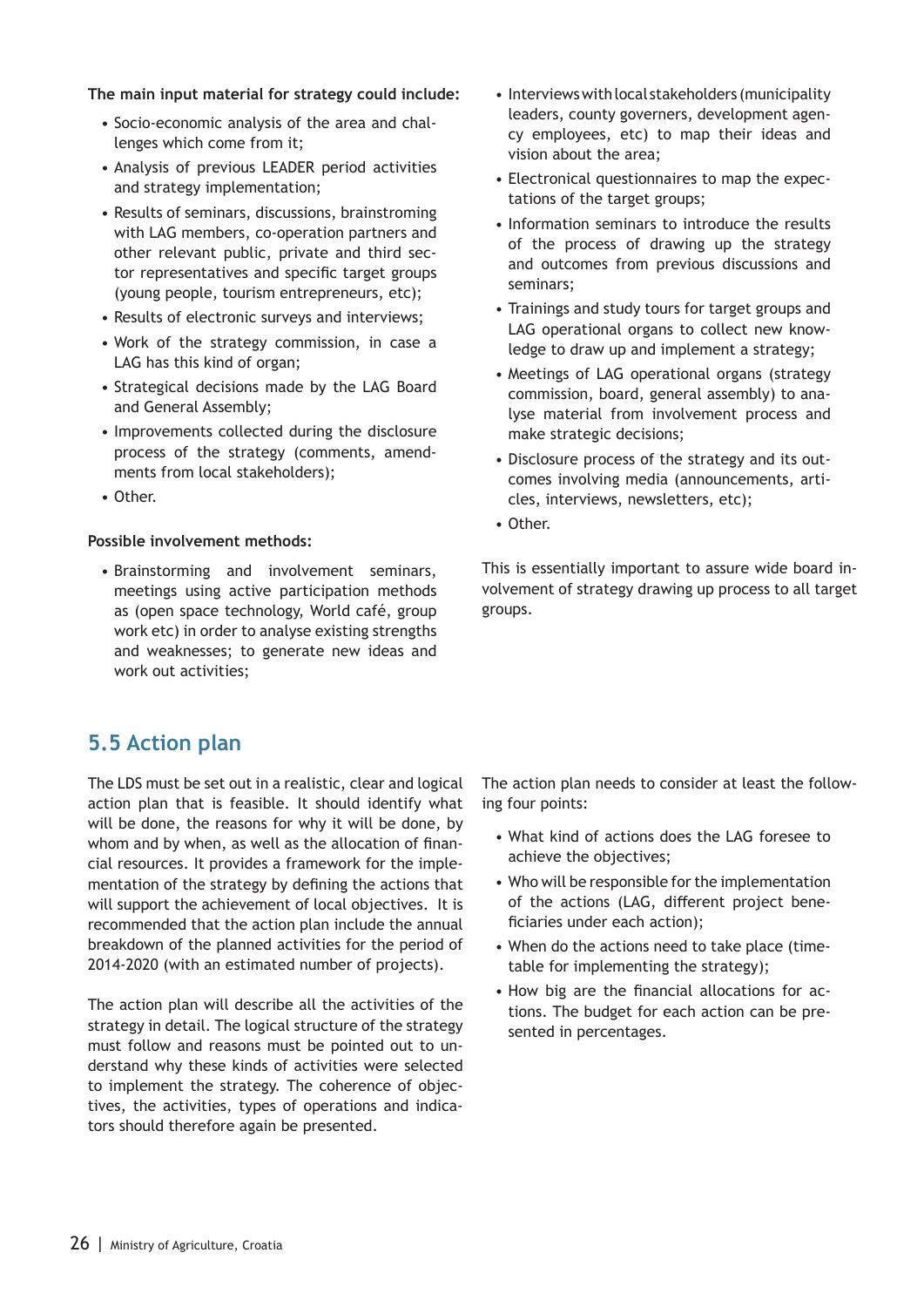# **5.6 LDS monitoring and evaluation**

**There is also another new aspect in the EU regulatory framework to which the LAGs should pay at**tention: The requirement to explain "the monitoring arrangements and the specific arrangements **for evaluation" of the LDS. All objectives must meet measurable targets for outputs or results. The strategy gives the overview of monitoring and evaluation procedures. Detailed procedures of monitoring and evaluation activities should be described in evaluation plan.**

The purpose of monitoring is to get feedback how you are doing in your LAG - if you are approching to your objectives. For this purpose it is very important to set up a transparent, simple and easily accessible monitoring system. Also as regards monitoring it is recommended to use ICT systems that enable to generate necessary reports at any time. Ongoing monitoring

process is closely interlinked with the LDS evaluation processing by providing a necesarry baseline information for the periodical evaluation of the LDS progress.

A possible example of monitoring and evaluation arrangements is provided below.

| EXAMPLE OF ORGANIZING THE STRATEGY MONITORING AND EVALUATION |                                                                                                                                                                                                                     |                                                                                 |  |  |
|--------------------------------------------------------------|---------------------------------------------------------------------------------------------------------------------------------------------------------------------------------------------------------------------|---------------------------------------------------------------------------------|--|--|
|                                                              | <b>STRATEGY MONITORING</b>                                                                                                                                                                                          | <b>STRATEGY EVALUATION</b>                                                      |  |  |
| Organised by                                                 | Relevant organ of LAG (board, monitoring commis-<br>sion etc.)                                                                                                                                                      | Relevant organ of LAG<br>(board, monitoring commis-<br>sion etc.)               |  |  |
| Responsible body                                             | LAG staff                                                                                                                                                                                                           | LAG staff/external experts                                                      |  |  |
| Content of monitoring                                        | • Budget usage<br>• Applications statistics<br>• Projects contribution to objectives and indicators<br>of strategy<br>• LAG animation activities and co-operation<br>projects<br>• Contribution into RDP objectives | • Annual monitoring reports<br>• Results and impacts of<br>implemented projects |  |  |
| Timetable                                                    | Ongoing                                                                                                                                                                                                             | 2 times during the whole<br>period                                              |  |  |
| Report period                                                | Annual                                                                                                                                                                                                              | 3 years                                                                         |  |  |
| Approval body of the<br>report                               | Board                                                                                                                                                                                                               | <b>General Assembly</b>                                                         |  |  |
| Purpose of the report                                        | To prepare annual strategy implementation plan;<br>Improvements to implementation mechanisms                                                                                                                        | Strategy revision                                                               |  |  |

*Table 4. Example of organizing the strategy monitoring and evolution*

Output of strategy monitoring should be the annual monitoring report. Output for the strategy evaluation should be the evaluation report for the evaluation period (the length of the evaluation period can be selected by the LAG-level, but has to be well justified, a suggested evaluation period is three years).

According to the EU legislation there is a need to contribute into a common monitoring and evaluation system (CMES/CMEF), which will assess the performance of the CAP at EU level and the ways in which it is implemented, including rural development measures. It defines a series of output targets for each measure.

As LDS activities are directly related to RDP measures and their types of operations the LAG should integrate these indicators into their monitoring systems. It is important to gather and collect necessary data for the CMES/CMEF reporting. In the Croatian case these CMES/CMEF indicators are included in RDP Chapters 5.4. and 11. These tables indicate the quantified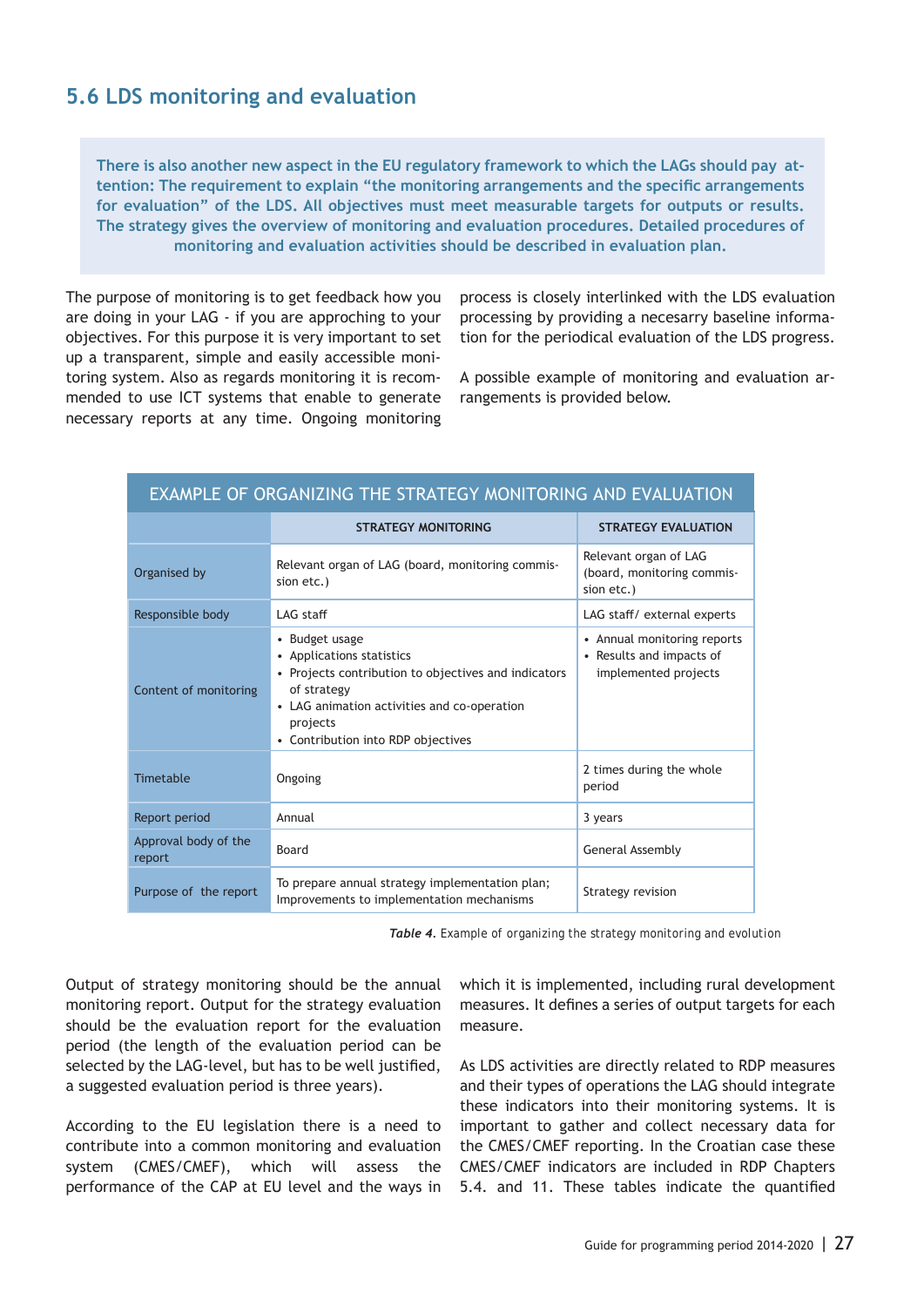targets and indicators related with RDP focus areas selected for the RDP. Therefore respective output indicator data (ie jobs created in supported projects for focus are 6B) should be collected on the LAG level and included into the annual monitoring report.

However, the monitoring of the LDS progress should not be limited to an adaptation of the CMES/CMEF indicators. According to the specific local needs the LAG should collect specific indicators to analyze and measure the success of the strategy implementation. There is a need for additional differentiated indicators to capture the small scale, local or incremental effects which LDSs deliver. CMEF indicators are too generic for that purpose. As additional indicators can be useful in illustrating local effects, their design and use should ensure that they add something of additional value,

e.g. by building on the core CMEF indicators to deepen the interpretation of the LEADER effects. In this case it is likely that a real impact of the LDS implementation could be assessed during the mid-term review(s) or during the final review.

The combination of local-level additional indicators and indicators from state level and European Commission should be related to the activities and type of operations by linking them with supported activities. Please notice that cooperation projects have to be also linked to indicators. If a certain activity contributes to the achievement of the target level, it can be linked with the type of operation and the focus area. The following table illustrates one way to include the description of the monitoring system in the LDS.

| <b>EXAMPLE OF INDICATORS SUMMARY</b> |                      |                                              |                                              |                                              |
|--------------------------------------|----------------------|----------------------------------------------|----------------------------------------------|----------------------------------------------|
| <b>OBJECTIVE 1</b>                   |                      |                                              |                                              |                                              |
| Activities                           | Type of operations   | Impact indicators and<br>their target levels | Result indicators and<br>their target levels | Output indicators and<br>their target levels |
| <b>Activity 1</b>                    |                      |                                              |                                              |                                              |
| <b>Activity 2</b>                    | Type of operation 1  |                                              |                                              |                                              |
| <b>Activity 3</b>                    | Type of operation 2  |                                              |                                              |                                              |
| <b>OBJECTIVE 2</b>                   |                      |                                              |                                              |                                              |
| <b>Activity 1</b>                    | Type of operation 3  |                                              |                                              |                                              |
| <b>Activity 2</b>                    | Type of operation 4  |                                              |                                              |                                              |
| <b>Activity 3</b>                    | Cooperation project* |                                              |                                              |                                              |

\**The impact of LAG´s project activities (ie co-operation projects) schould also be monitored and evaluated*

*Table 5. Example of indicators summary*

In 2014-2020, the evidence base should take the form of clearly measurable targets for "outputs", such as the number of people receiving training, and for "results", such as the number of people who obtained employment as a consequence of the training and for impact increased number of enterprises. In addition to these measurable targets for impact (or result) indicators, additional targets may be expressed in qualitative terms.

As with any other part of the LDS there should be a clear logic linking the needs, proposed activities and resources to clear objectives to provide a clear focus and direction for what is done. This is essential for steering any evaluation activity, whether it is selfevaluation or externally contracted. In other words LAGs need to understand and clearly state what exactly they intend to monitor and evaluate and to achieve through monitoring and evaluation. This is needed in order to plan, resource and undertake these activities efficiently and effectively. It is vital that the monitoring and evaluation system design and performance clearly benefits of the LAG work. The objectives should address the monitoring and evaluation of the delivery of the LDS in terms of its own specific intervention logic and the specific objectives for LEADER set out in the RDP. The failure to do so adequately in the past in other Member States was a key weakness identified by the European Court of Auditors.

An effective monitoring and evaluation system within the LDS could act as a basis for strategy revision needs. The performance against the strategy can lead to the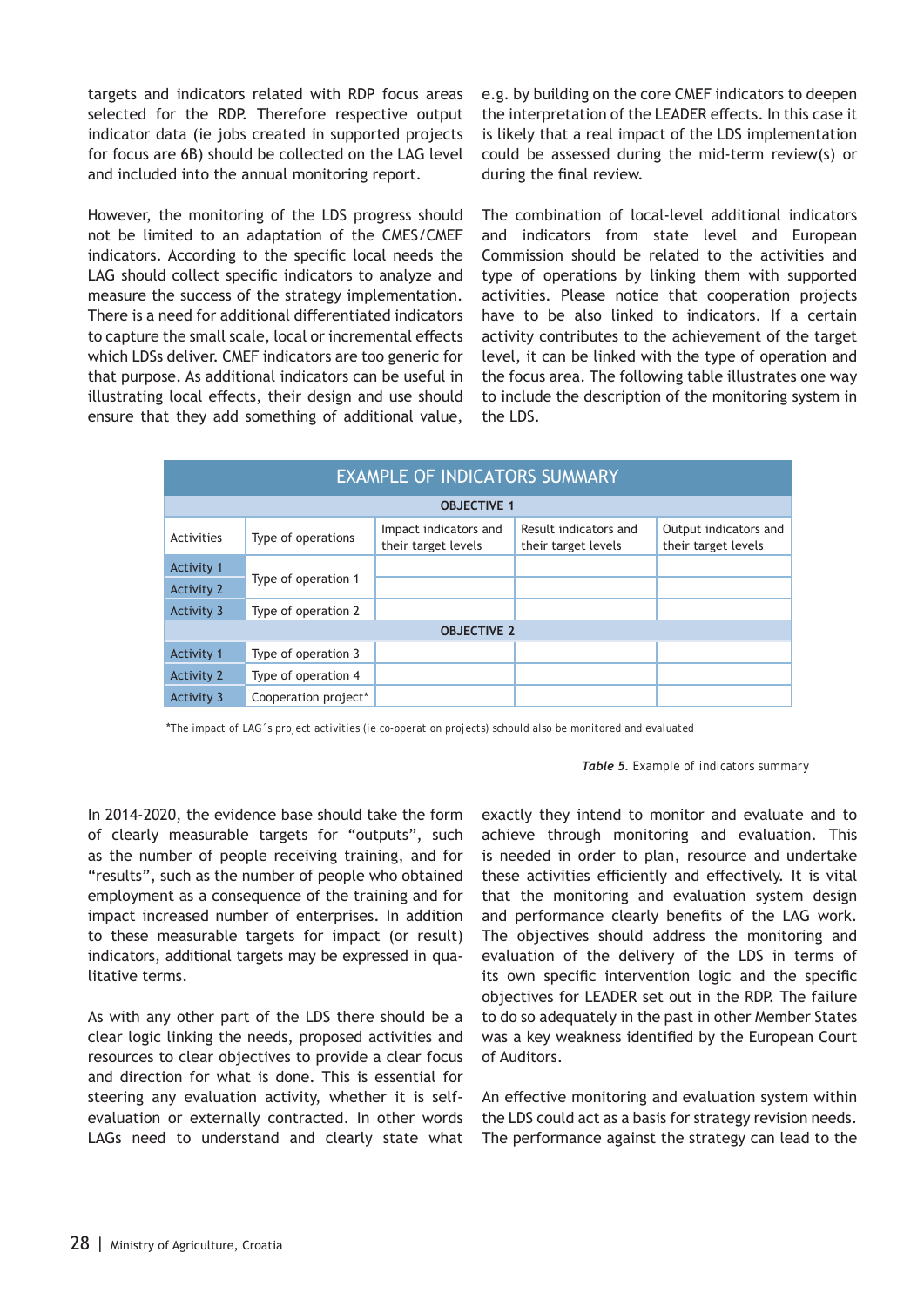need for a strategy revision. This performance can only be the evidence if an adequate and functional monitoring and evaluation system has been set up. Additionally, strategy revision should be foreseen for other objective and obvious (formal) reasons, i.e. substantial changes in external conditions, changes in local conditions (memberships) or financial constraints. There is a need to reflect how the LAG would deal with

changing circumstances in that respect. However, it is important that the LDS would reflect that it is vital that the revised objectives remain measurable in case a revision of the strategy is undertaken.

#### **5.6.1 Evaluation plan**

In addition to monitoring and evaluation process description in the LDS every LAG should prepare an evalution plan to describe the monitoring and evaluation process in more detailed way. This plan shoud be the framework for assessing your LAGs performance in implementing LEADER and its specificities including systems and mechanisms to manage financial and output data to ensure that the data specified and reported relates to the RDP and LDS specific indicators and targets. And indicative outline of the LAG Evaluation Plan could be following<sup>11</sup>:

- What are the LAGs objectives for monitoring and evaluation, covering both LDS and RDP levels?
- What are the arrangements through which the processes will be managed?
- $-$  Are there any specific LDS or LEADER topics or themes the LAG will wish to research or evaluate?
- What are the data requirements for monitoring and evaluating the LDS and how this will be managed?
- What are the tools and methods to be employed?
- What is timeline and any relevant milestones?
- What is the proposed approach to communicating evaluation activities and for the communication of evaluation findings?
- What are the resources required?

11http://enrd.ec.europa.eu/enrd-static/leader/leader/leader-tool-kit/monitoring\_evaluation/evaluation\_planning/en/ evaluation\_planning\_en.html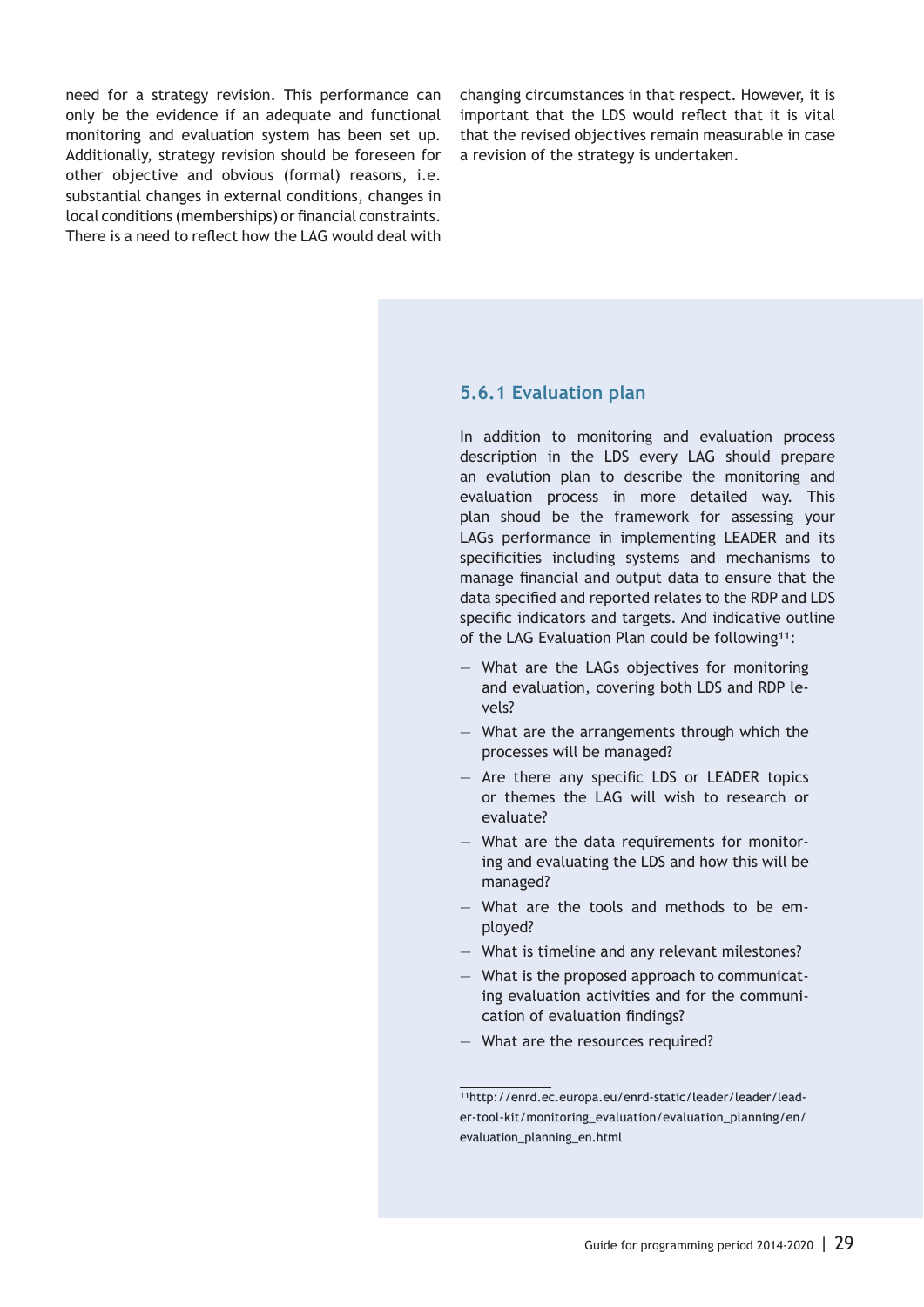# **5.7 LAG's capacities to implement LDS**

LAG should describe their human and financial capacity to implement LDS. If the LAG has any experiences in the implementation of LEADER-approach during the programming period of 2007-2013 of experience in implementation of projects outside LEADER-measure this should be described as well.

The LAG has to have the capability to implement the strategy. It basically assures the quality of strategy implementation. Under this topic there is a need to describe the management and structure of the LAG (see diagram below). In order to put this content element together following aspects should be considered:

- LAG members list of members according to their belonging into different sectors;
- Background of the LAG general information about establishment, other important features related to LAG can be pointed out here;
- General assembly or the highest organ of LAG - its main role;
- Board and its commissions, if relevant their tasks and roles;
- Staff how many persons, their positions, general work tasks;
- Project selection commission main principles of their work;
- Monitoring and/or revision board main principles of their work;
- LAG experiences from previous LEADER period, if relevant;
- Organizational development of LAG – the capacity-building activities for the LAG itself will be described here (involvement and training activities, involvement of members, etc).



*Diagram 7. Example of possible structure of LAG* 

# **LAG animation activities and necessary development projects**

**One of the strongest messages from European Commission that came out of past experience is that local partnerships must not be seen as the last, local link in a long chain for delivering policies decided elsewhere. They are not local one-stop-shops for holding calls and collecting applications for standard grant or training programmes. The real value of the partnership comes from its role in bringing local people together to stimulate ideas and co-produce projects which would not have happened or would have been much more diffi cult to develop had it not been there.**

LAGs are development organizations in the area and should include in the strategy special activities and projects to contribute to the better development of the area. The animation activities usually include networking, introducing innovative methods and solutions, marketing of the area, improving the skills and knowledge of target groups, etc. But the activities can also addressed to very specific problems (for example social inclusion) and other issues.

In addition to inter-territorial and transnational cooperation projects, LAGs deal with other animation activities to contribute to the development of the area. Usually LAGs use a part of their budget meant for running costs for animation activities (e.g. seminars, trainings, networking, study visits, promotion etc).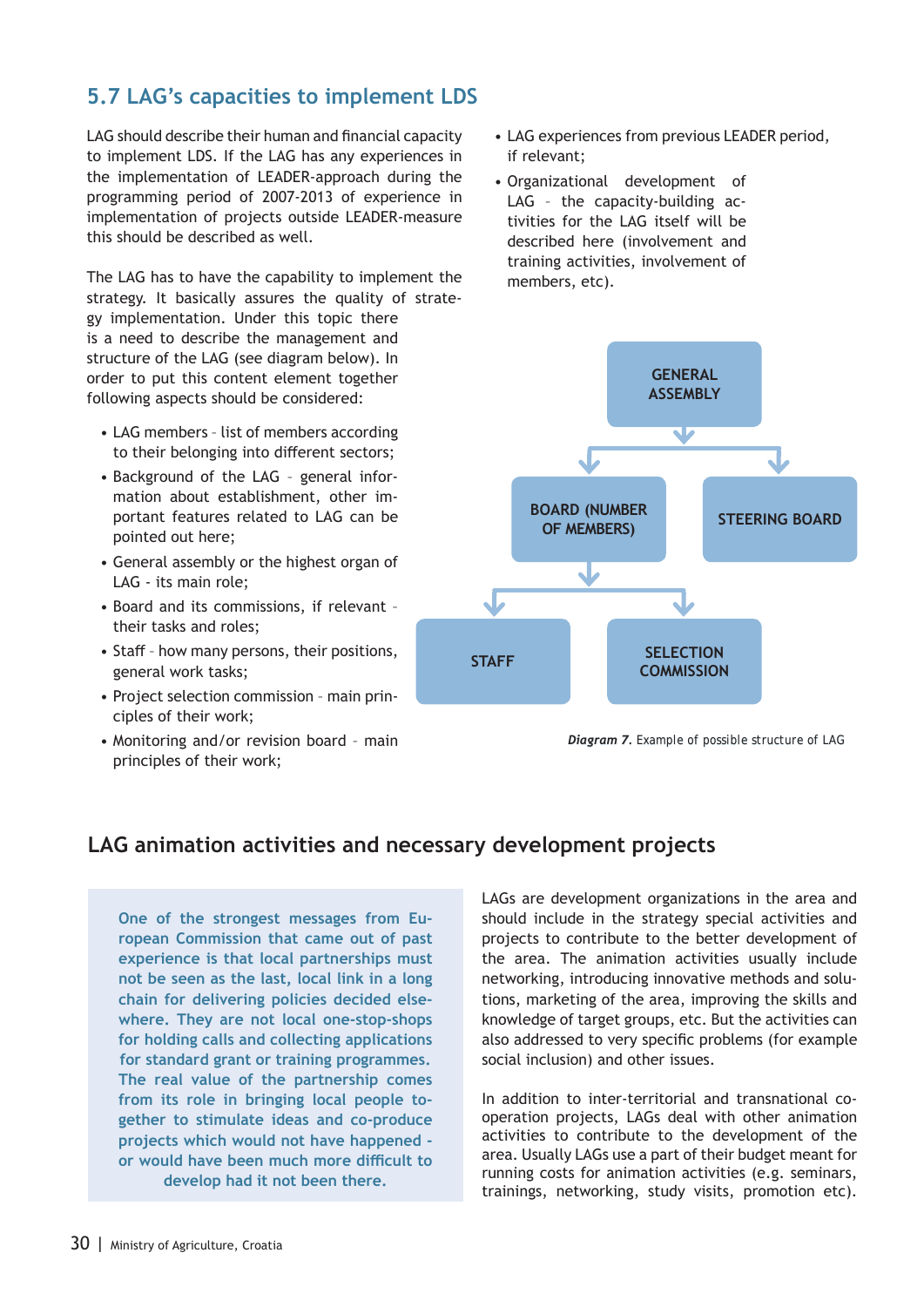In addition to cooperation projects and animation activities from running costs there can be an essential need to implement additional development projects in the LAG area. For example in less advantaged subregions, target groups need to be activated or special areas or problems that need to be improved. This kind of LAG initiatives can include different activities like umbrella projects to organize joint marketing of the area or establish farmers market or community house if it's needed. Doing these kind of activities LAG should pay attention to the principle not to destroy grassroots level initiative. The role of the LAG is rather to activate people and help to start up projects, activities than doing things for local community.

In addition to co-operation projects according to the RDP sub-measure 19.3 and animation activities LAG can contribute into area's development as a beneficiary under the sub-measure 7.4.

In this case the selection process of the LAG projects can mainly follow the same principles as the process of LAG cooperation projects selection (see chapter 5.3.4, diagram 5). In order to guarantee the transparency of the process there are following differences to consider:

- 1. The quality of the project must be comparable with other project applicants therefore the selection commission could review the LAG project application and give feedback what to improve to LAG staff and board. After improvements if it's needed the LAG General Assembly approve the project;
- 2. The budget of the LAG project comes from the annual budget allocated for the type of operation 7.4. in the LDS.

One of the first and most important tasks of the local partnerships, therefore, is to assess the capacity building needs of the community and to integrate this into the strategy.

#### **Capacity building can take the form of:**

- Information sessions and outreach work in the community;
- Support for bringing people together and community organization;
- One to one or collective advice and support for developing projects;
- Training;
- Development and networking projects that influence a bigger target group or that are addressed at special needs;
- Other.

It is absolutely essential for the partnership to have staff in the office, which is sufficiently qualified to carry out these functions. Additionally specific capacity can be hired externally. **The action plan of the strategy includes the description of the main animation** 



*Diagram 8. Example of work packages* 

In addition to the capacities to implement LDS the methods to arrange the workflow during the LDSimplementation is important. The most common tool for LAGs is to describe the implementation of the strategy through integrated work packages (see diagram 8), which can for example include:

- 1. Management and administration to ensure implementation of the strategy and to develop it further;
- 2. Processing and selection of project applications taking care of the quality of the projects and accordance with the vision and objectives of the strategy. Provision of support and advice to potential applicants.
- 3. Involvement and dissemination preparing potential applicants for quality projects;
- 4. Inter-territorial and transnational co-operation, including rural-urban co-operation – to get new knowledge and to activate important processes;
- 5. Animation activities and development projects animation activities for the area, development projects; to arise the capability of LAG, trainings, study tours, etc;
- 6. Monitoring and evaluation to evaluate the results of the strategy implementation and learn about mistakes.

In the implementation plan there should be also provided general information about applications processing procedures and the tasks of different structural units of the LAG (office staff, board and selection commission) regarding projects applications.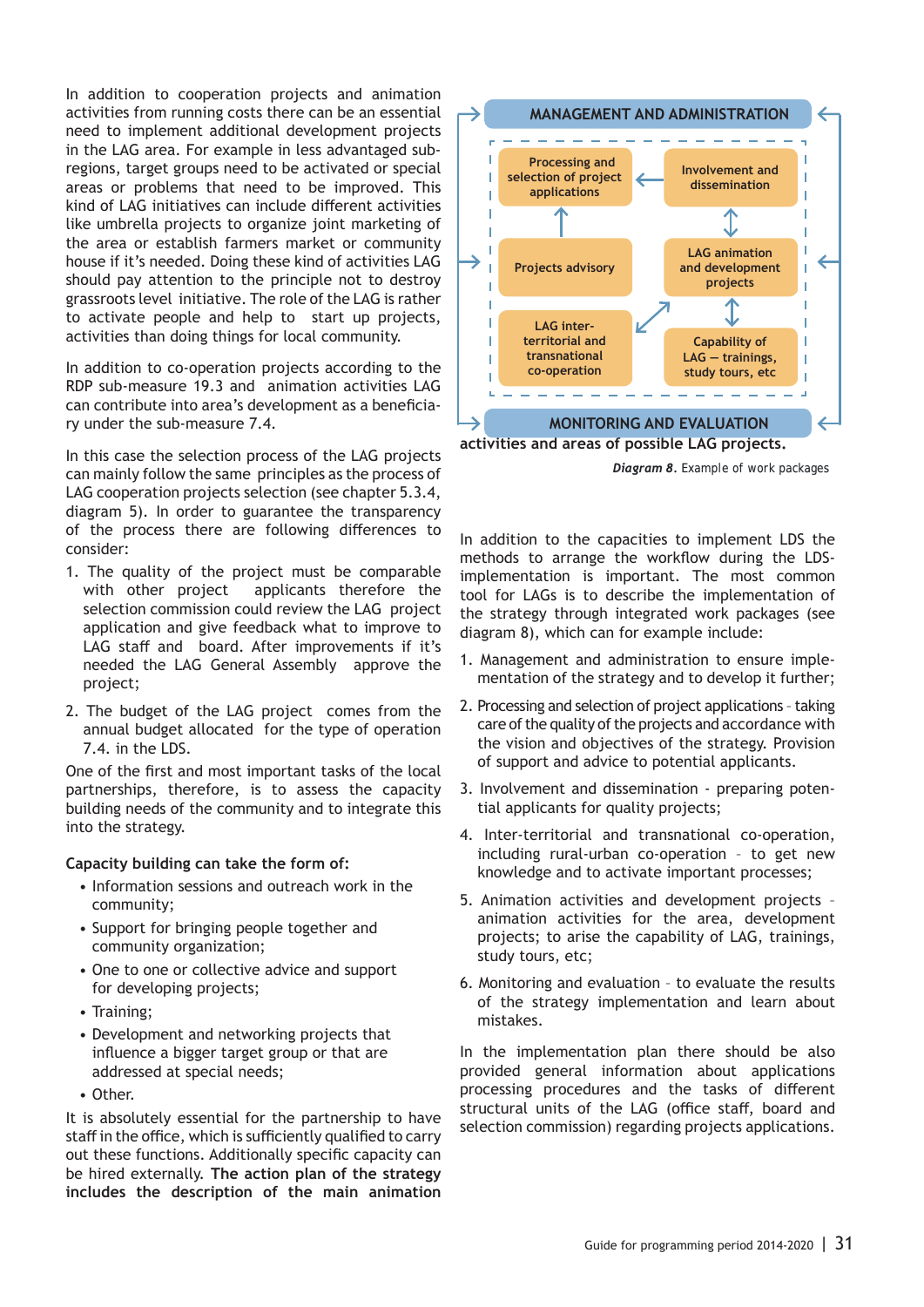# **5.8 Financial plan**

The financial plan should provide indicative estimates of how much money will be dedicated to the different types of action. The planning must distinguish between expenditure for **the implementation of the strategy itself, cooperation and running costs and animation.** 

| <b>DIVISION OF FINANCES</b>                        |                                        |                                       |                                       |                                                      |  |
|----------------------------------------------------|----------------------------------------|---------------------------------------|---------------------------------------|------------------------------------------------------|--|
| <b>OBJECTIVES</b>                                  | Objective 1<br>(total allocation %)    | Objective 2 (total allocation %)      |                                       | Objective 3<br>(total allocation %)                  |  |
| <b>ACTIVITIES</b>                                  | Activity 1<br>Activity 2<br>Activity 3 | Activity 4<br>Activity 5              | Activity 1<br><b>Activity 2</b>       | <b>Activity 1</b><br><b>Activity 2</b><br>Activity 3 |  |
| <b>TYPE OF</b><br><b>OPERATION</b>                 | Type of operation 1<br>(allocation %)  | Type of operation 2<br>(allocation %) | Type of operation 3<br>(allocation %) | Type of operation 4<br>(allocation %)                |  |
| Inter-territorial and transnational co-operation % |                                        |                                       |                                       |                                                      |  |
| Running costs and animation %                      |                                        |                                       |                                       |                                                      |  |

#### *Table 6. able Example of division of Example of division of fi nances*

| <b>DIVISION OF FINANCES BY YEARS</b> |                                 |                        |                        |                        |                                               |
|--------------------------------------|---------------------------------|------------------------|------------------------|------------------------|-----------------------------------------------|
| <b>YEARS</b>                         | <b>Budget</b><br>(total amount) | Type of<br>operation 1 | Type of<br>operation 2 | Co-operation<br>budget | <b>Running costs and</b><br>animation budget* |
| 2016                                 | %                               | %                      | %                      | %                      | %                                             |
| 2017                                 | %                               | %                      | %                      | %                      | %                                             |
| etc                                  |                                 |                        |                        |                        |                                               |

\*Running costs should be forseen to cover necessary activities until the year 2023

#### *Table 7. able Example of division of Example of division of fi nances by years nances by*

Croatia has chosen a mono-funding approach for LAGs, which are only financed under the LEADER measure of the RDP (EAFRD). Nevertheless LAGs may still be able to access other funds to finance their local development strategies, but the burden of coordinating different funding packages will be greater at local level. Local partnerships have always looked for ways of complementing their core funding by taking on additional functions, financed by other funds or other resources.

For example, the Irish rural development partnerships manage substantial programmes for social inclusion, which receive ESF funding, and many Spanish partnerships managed or formed part of EQUAL partnerships and managed INTERREG projects. Around 40% of Fisheries Local Action Groups were also originally LEADER groups and now manage both LEADER and Axis 4 of the EFF.

In this situation, LAGs have to secure their core funding from one Fund and try to add on other funding streams as the opportunities arise. If most operations can already be financed by one Fund, then the motivation for accessing other Funds can lie in the acquisition of additional resources (which may in itself be very important in times of austerity).

The size of the budget obviously depends on the needs of the area and its size, the nature of the strategy and the existence of other support programmes. Anyway, as during the preparation of strategies the total amount of the budget is not yet clear, we suggest presenting the budget in percentages.

However, the experience of both LEADER and Axis 4 of the EFF has shown that the minimum budget size for a LDS is around EUR 3 million in public funds for the entire period. Below this level, it becomes difficult to go beyond very small scale, "soft" investments, and to cover the necessary animation of the area.

The financial plan should give a clear understanding that investments correspond to the objectives set by the community and that these can be realistically achieved with the timetable and resources available. It has to be emphasized once more on the need that the budget must be realistic, well focused and that all necessary risks must be considered (see chapter 4.4 about risk analysis).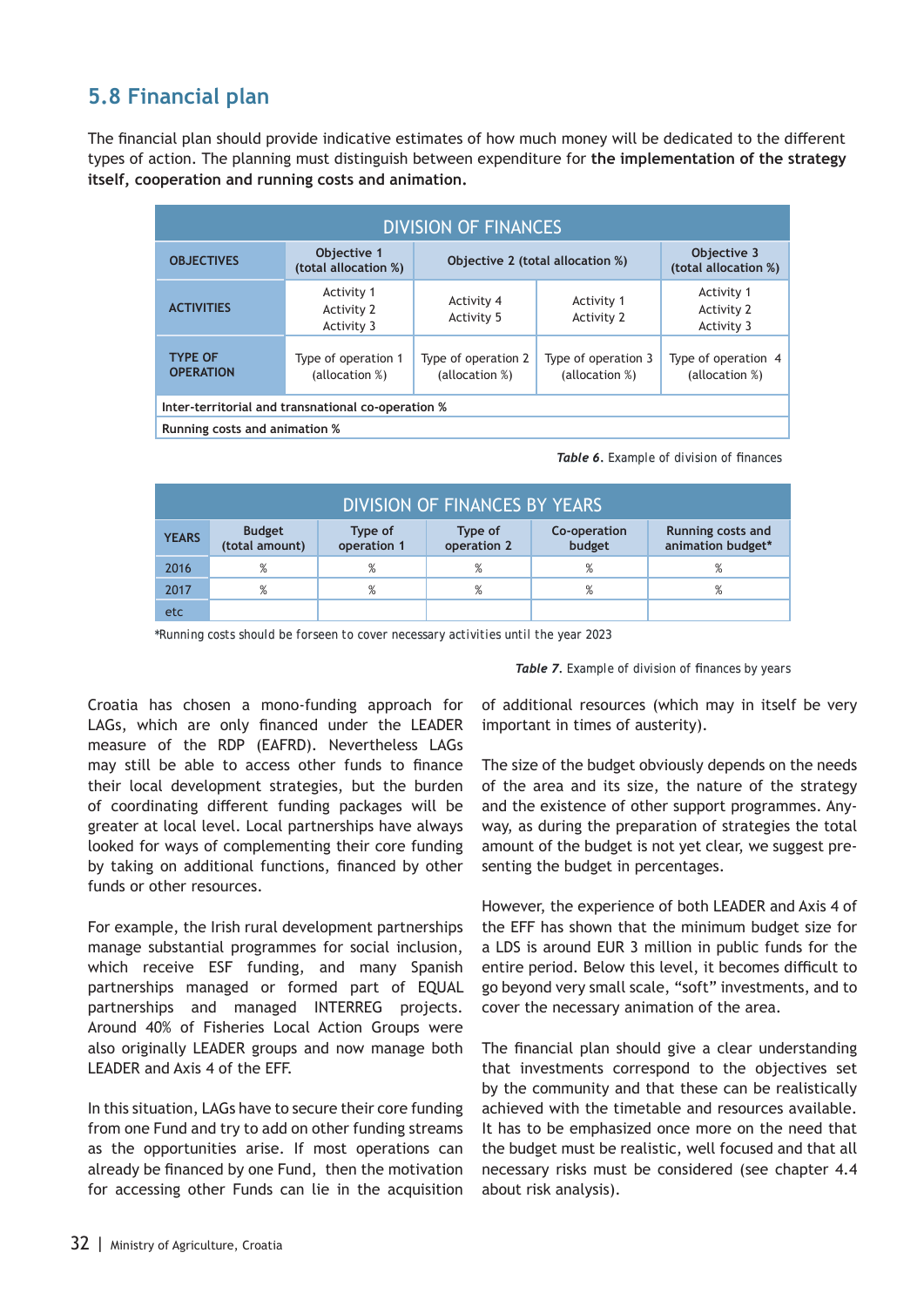# **6. DELIVERY PROCESS OF CLLD/LEADER, CONCLUSIVE RECOMMENDATIONS**

In the basic CLLD/LEADER delivery system the flow is as follows (see also diagram below): The EU establishes common objectives and principles in the legal framework; the national or regional Managing Authority (Ministry of Agriculture) designs the basic rules for implementing the programme; the Managing Authority launches a call to select the LAGs; the LAG publishes a call for proposals and receives, assesses and selects types operations which will be supported to meet the objectives of the local strategy; the beneficiaries implement the projects and receive the funding.

*Diagram 9. Delivery process of CLLD/LEADER*



However, the overall picture on the delivery process is important to acknowledge that it is necessary to pay special attention to the LAG delivery process. This process includes several steps and starts already before the announcement of project calls. It covers training, dissemination and advisory activities as well as the creation of systems that are reliable and easy to follow. The great value of the process is to bring people together, to improve their knowledge about the area and involve them through networking activities. The LAG delivery process is presented in Diagram 10 below.



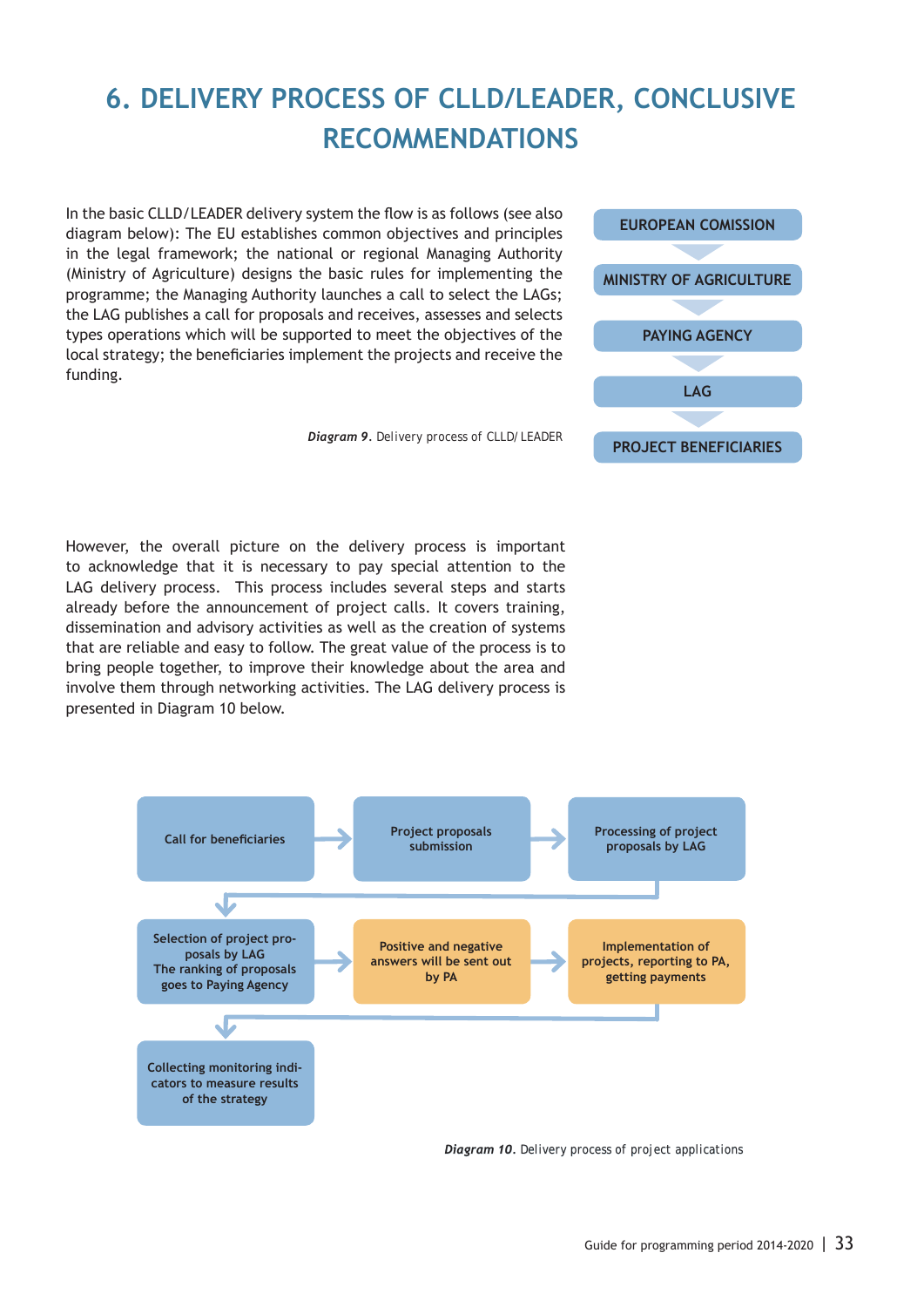According to the recommendations from the CLLD Guidance and good experience of Estonian LEADER we can point out suggestions how to organize the delivery process.

#### **Recommendations for LAG:**

- Information days about strategy objectives, types of operations and their conditions – involvement and notification of people in the LAG area at the early stage assures the bigger number of quality applications;
- Dissemination activities to arise the awareness about possibilities of project applications. Additionally to information on the types of operations it is important to give information about the LAG strategy objectives, expected results, LAG animation activities etc. Dissemination activities can consist of press articles, newsletters, media and social media advertising;
- Advice to applicants: consultancy is an important tool to improve the quality of applications and to encourage different applicants to co-operate, if relevant;
- Meetings, trainings, study tours and networking: there can be different meetings, training and seminars on various topics. This is useful tool to bring people together and to improve the capability to co-operate and to find new solutions/methods. Long-term training programs have the best results for networking. Moreover, it is a good possibility to involve new people and get more quality projects.
- A transparent and simple system for applying, processing and selection: it must be easily understandable for project applicants. Based on the Estonian experience we highly recommend to consider the use of ITC systems. It makes the processing of applications, the archiving and monitoring much more easier and helps to improve the efficiency of LAG and reduce administrative burden.